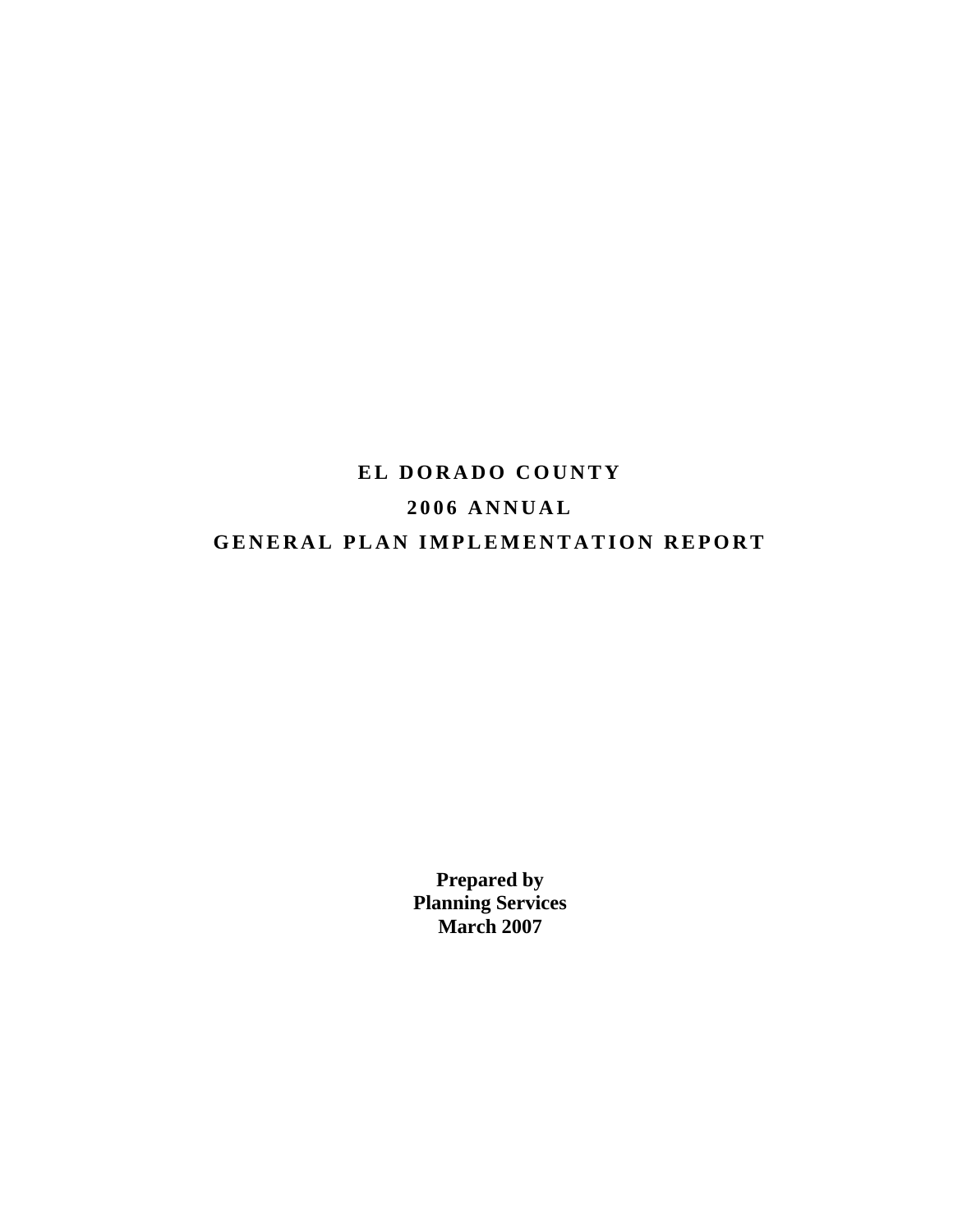# **TABLE OF CONTENTS**

| I.   | <b>BACKGROUND</b>                                          | 1                       |
|------|------------------------------------------------------------|-------------------------|
| II.  | <b>GENERAL PLAN IMPLEMENTATION</b>                         | 1                       |
|      | <b>Accomplishments</b><br>A.                               | 1                       |
|      | 1) Land Use                                                | $\mathbf{1}$            |
|      | 2) Transportation & Circulation                            | $\boldsymbol{2}$        |
|      | 3) Public Services & Utilities                             | $\overline{\mathbf{3}}$ |
|      | 4) Public Health, Safety & Noise                           | $\overline{\mathbf{3}}$ |
|      | 5) Conservation & Open Space                               | 5                       |
|      | 6) Agriculture & Forestry                                  | 5                       |
|      | 7) Parks & Recreation                                      | 6                       |
|      | 8) Economic Development                                    | 6                       |
|      | 9) Other General Plan Accomplishments                      | 6                       |
| Ш.   | <b>AMENDMENTS &amp; POLICY INTERPRETATION</b>              | 7                       |
|      | <b>Amendments</b><br>А.                                    | 7                       |
|      | <b>B.</b><br><b>Policy Interpretation</b>                  | 8                       |
| IV.  | <b>SECOND YEAR IMPLEMENTATION PLAN</b>                     | 9                       |
|      | 2007 - 2008 Work Plan & Staffing<br>A.                     | $\boldsymbol{9}$        |
|      | 1) Land Use                                                | 9                       |
|      | 2) Transportation and Circulation                          | 10                      |
|      | 3) Housing                                                 | 10                      |
|      | 4) Public Services and Utilities                           | 11                      |
|      | <b>5) Conservation and Open Space</b>                      | 11                      |
|      | 6) Agriculture and Forestry                                | 12                      |
|      | 7) Economic Development                                    | 12                      |
| V.   | <b>2006 HOUSING ELEMENT REPORT</b>                         | 13                      |
|      | <b>General Overview</b><br>А.                              | 13                      |
|      | <b>B.</b><br><b>Regional Housing Needs Plan</b>            | 13                      |
|      | 1) Sites Inventory Analysis                                | 14                      |
| VI.  | PROGRESS TOWARDS MEETING GOALS AND POLICIES                | 15                      |
|      | <b>Zoning Ordinance Update</b><br>A.                       | 15                      |
|      | <b>B.</b><br><b>Interdepartmental Working Group</b>        | 16                      |
|      | $\mathbf{C}$ .<br><b>Affordable Housing Options Report</b> | 16                      |
|      | D.<br><b>Redevelopment Project Area Option Report</b>      | 18                      |
|      | <b>First Time Home Buyers Program</b><br>E.                | 18                      |
|      | F.<br><b>Continuum of Care Strategy</b>                    | 18                      |
| VII. | <b>HOUSING ELEMENT STATUS</b>                              | 19                      |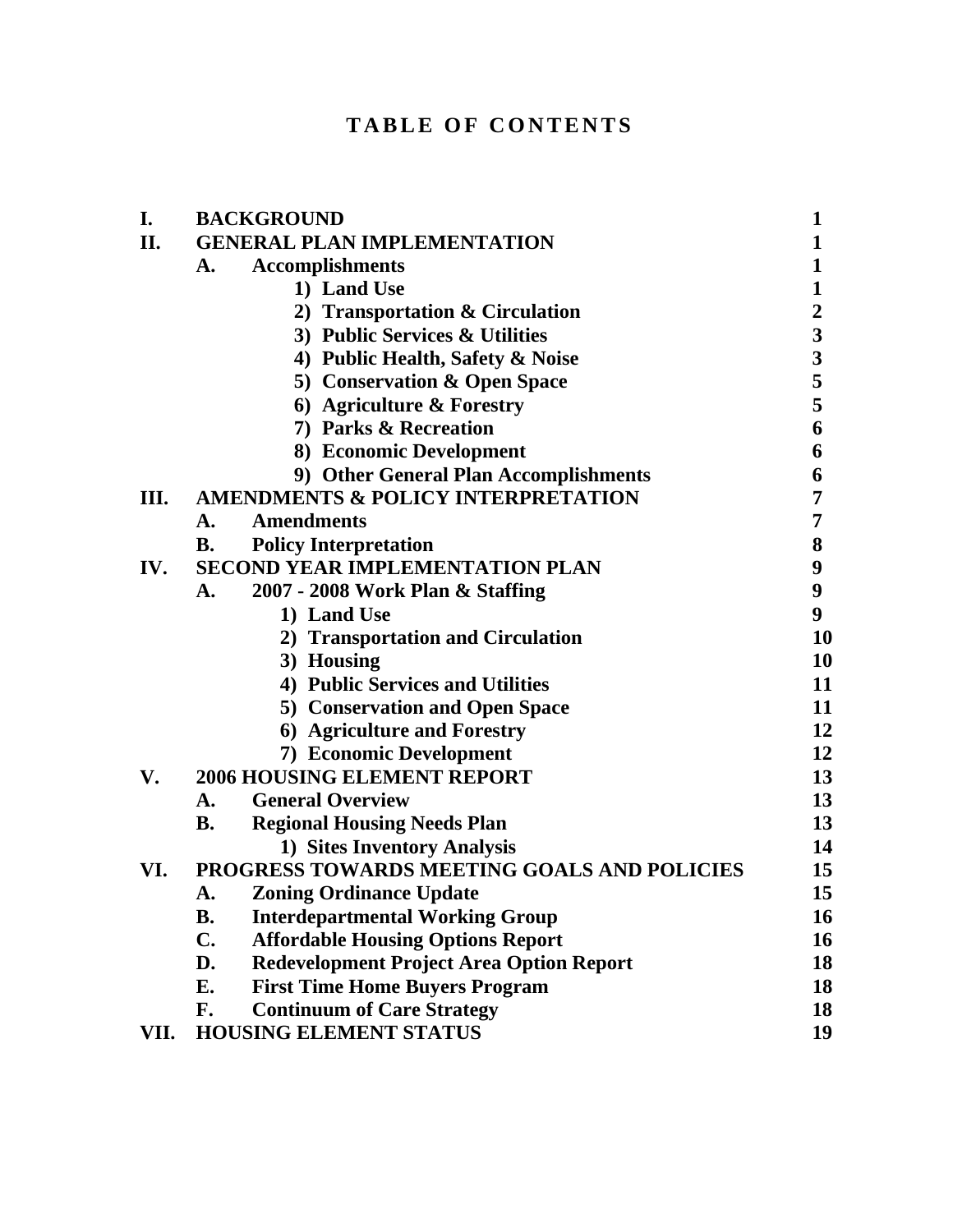# **I. BACKGROUND**

The El Dorado County General Plan was adopted on July 19, 2004. On March 15, 2005 the voters of El Dorado County approved the referendum on the plan adopted by the Board of Supervisors. This provided the opportunity for the County to return to the Sacramento County Superior Court to have the writ of mandate lifted in the matter of El Dorado County Taxpayers for Quality Growth, et al. v. El Dorado County Board of Supervisors. On September 1, 2005 the Court ruled that the County had satisfied every term of the writ and it was discharged. The Court's ruling was appealed by the plaintiffs. On April 18, 2006 a settlement agreement was entered into by the County and the plaintiffs, settling the lawsuit resulting in the withdrawal of the appeal.

### **II. 2006 GENERAL PLAN IMPLEMENTATION**

The 2004 General Plan includes an introduction and nine elements. The Elements are: Land Use, Transportation and Circulation, Housing, Public Services and Utilities, Public Health, Safety and Noise, Conservation and Open Space, Agriculture and Forestry, Parks and Recreation, and Economic Development. Each General Plan Element includes an Implementation Program with an approved list of implementation measures that are linked to annual work schedules. Overall, the 2004 General Plan has a total of 234 implementation measures which are the collective responsibility of a number of County departments. Fiftyfive of these measures are to be enacted on an ongoing basis, and 57 were scheduled to be completed within one year of General Plan adoption.

The County Administrative Officer has assembled a bi-monthly meeting of all departments responsible for General Plan implementation. Those departments provide the latest status of their implementation efforts to Development Services for inclusion in this report and they will provide ongoing updates each time progress reports are provided to the Planning Commission and Board of Supervisors.

All the affected departments are in the process of implementing the remaining first year measures while ensuring that ongoing measures are a part of departmental activities. In some cases staff has begun working on tasks that are not identified for completion within the first year as a result of changes in priorities directed by the Board of Supervisors or with the knowledge that completion of the task will require a substantial amount of time and effort to be completed on schedule.

#### **A. Accomplishments and Progress toward Implementation**

Development and implementation of first-year measures is underway and many items have been completed. In addition to first-year measures, staff is developing; and/or has implemented, many policies originally slated for implementation in year 2 or thereafter as stated in the General Plan Implementation program.

#### **1) Land Use Element**

• **Measure LU-C, Performance Standards for Ministerial projects;** On March 29, 2005 the Board of Supervisors adopted [Ordinance No. 4666](http://www.co.el-dorado.ca.us/DevServices/pdf/Ordinance4666.pdf) establishing a General Plan Consistency Review process for building and grading permits. This ordinance applies to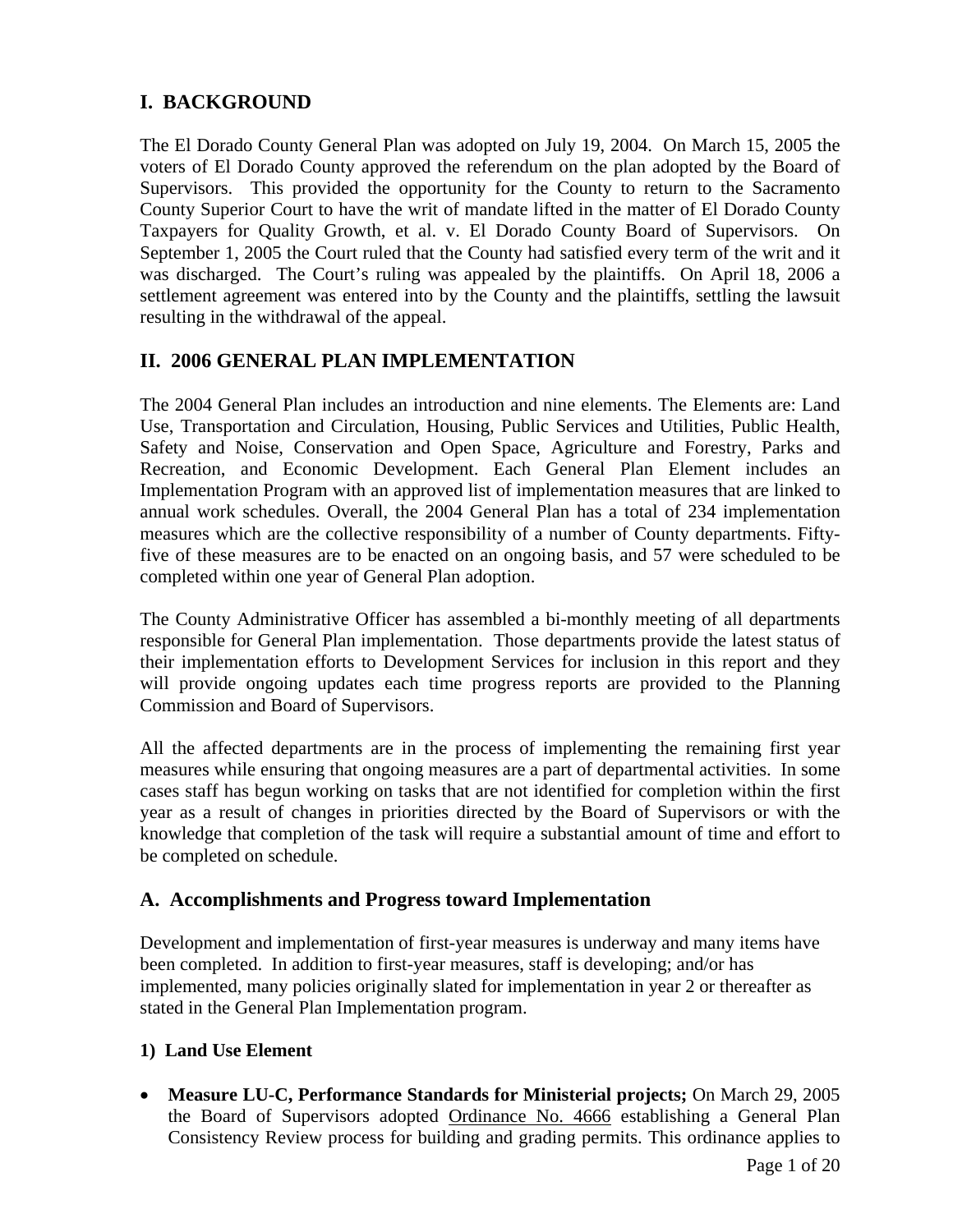all new construction of 120 square feet of floor area, including additions, and to development activities that require a grading permit. This review requirement applies to all permit applications submitted after March 15, 2005 except for permits issued in accordance with an approved development agreement.

Additional information has also been added to the application process for discretionary projects requiring detailed analysis of the adequacy of public services (e.g., water, roadways, schools and fire), existing tree canopy documentation, water features including wetlands, rivers, lakes, streams, and acoustic studies related to construction noise. Also, applicants are required to submit new materials or studies that address land use compatibility, scenic resources, fire safety, naturally occurring asbestos, geologic hazards, and hazards to public health and safety.

On February 22, 2007 an amendment to the current Site Plan Review Ordinance was presented to the Planning Commission. If approved, if approved it would formalize the current practice of requiring a General Plan consistency review into the Zoning Ordinance through modifications to the site plan review process.

**Measure LU-F, Design Guidelines:** The Board approved a contract for RRM Design Group to assist the Missouri Flat taskforce in preparing design guidelines and streetscape standards for the Missouri Flat commercial corridor. Community meetings along with individual stakeholder meetings have been held. Proposed design guidelines are anticipated by June 2007. In addition, RRM has initiated preliminary workshops in the Cameron Park/Shingle Springs area to define the scope of work for future design guidelines in that area. Funding to prepare design guidelines for the Shingle Springs/Cameron Park area will be requested in the upcoming 2007-2008 budget process.

#### **2) Transportation and Circulation Element**

- **TC-A, Capital Improvement Program Update**: Department of Transportation (DOT) prepared a Capital Improvement Program (CIP) based on the revenue streams forecasted at the time, such as the Interim Traffic Impact Fee Program, and project cost estimates current at that time. The Board adopted that CIP in January 2006. An updated CIP was prepared and presented to the Board in January 2007.
- **TC-B (also includes PS-C and ED-SS), Impact Fee Update**: DOT has completed over two years of work on the new 2004 General Plan TIM Fee Program with the adoption of the new fee program by the Board of Supervisors on August 22, 2006. Several key dates were: Board adoption of the Interim 2004 General Plan TIM Fee Program in September 2005, a public workshop at the Board in January 2006, Board adoption of an inflation increase to the Interim Fee Program in June 2006. The TIM Fee program includes a setaside of funds for affordable housing projects.
- **TC-F (also includes TC-S), Develop A County Program to Monitor Roads and Intersections to Ensure Acceptable LOS:** The Department published the "Traffic Impact Study Protocols and Procedures" in November 2005 detailing the requirements for traffic studies for new development proposals. These protocols require the demonstration that new development will be in compliance with the concurrency and level of service policies contained in the General Plan. The Department will be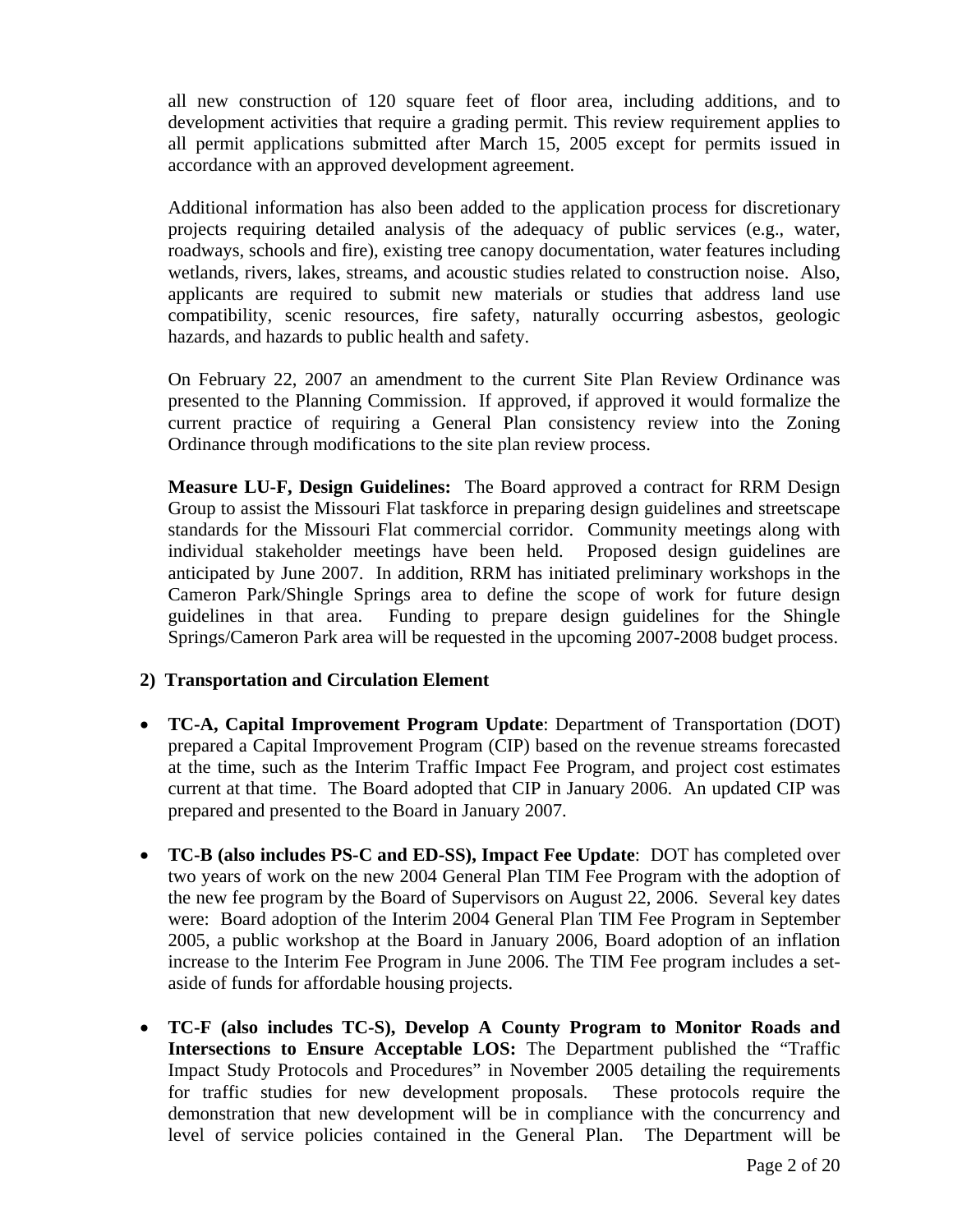formalizing a level of service monitoring and forecasting program in 2007 to complete the implementation of this measure.

- **TC- H (also includes TC-K), Short-range transit plans**; The County continues to work with the El Dorado County Transportation Commission, the Tahoe Regional Planning Agency, and transit providers to periodically review and update the short-range transit plans, including efforts to pursue funding for transit to insure that the transit plans reflect the new General Plan goals and policies and remain current.
- **TC-P, Preservation of rail facilities;** The Southern Pacific Transportation Corridor (SPTC) plan was adopted as a 'Rails to Trails" program. Updates can be completed as needed.
- **3) Public Services and Utilities Element**
- **Measure PS-J, Review of Discretionary Applications Reliant Upon Non-Public Community Wastewater Systems**: An analysis of waste water systems has been added to the discretionary review process and is reviewed by the Environmental Management Department.
- **Measure PS-M, Construction and Demolition Debris Ordinance**: The County Ordinance, administered by Environmental Management is in place with a purpose to achieve reduction and/or recycling of debris generated by construction projects, thereby diverting the debris from disposal facilities, saving landfill space, and conserving natural resources.
- **PS-Q, Coordination of County and School Districts;** Through the Discretionary Review process, the County has established coordination with the school districts for review of projects.
- **4) Public Health, Safety and Noise Element**
- **HS-A, Emergency Response Procedures;** The County Office of Emergency Service maintains emergency response procedures and programs, including agreements with other local, state, and federal agencies, to provide coordinated disaster response and programs that inform the public of emergency preparedness and response procedures. A Hazmat Emergency Response Plan created in 1991 was updated and revised in 1995, 2001 and 2003. The procedures are to be updated and revised in 2008.
- **HS-B, Wildfire Safety Plan:** The Board of Directors of the El Dorado Fire Safe Council approved the plan in November 2004; it was then reviewed and accepted by Bill Homes, AEU CDF Unit Chief, John Berry, Forest Supervisor ENF, and Larry Fry, President of El Dorado County Fire Chiefs Association. The Plan then was adopted by the Board of Supervisors on March 29, 2005. The purpose of the Plan is to increase wildfire safety for citizens of El Dorado County while reducing the risk of loss of life and property.
- **HS-D, Seismic and Geological Hazards;** The California Building Code adopted by the County, includes standards to protect against seismic and geologic hazards. In addition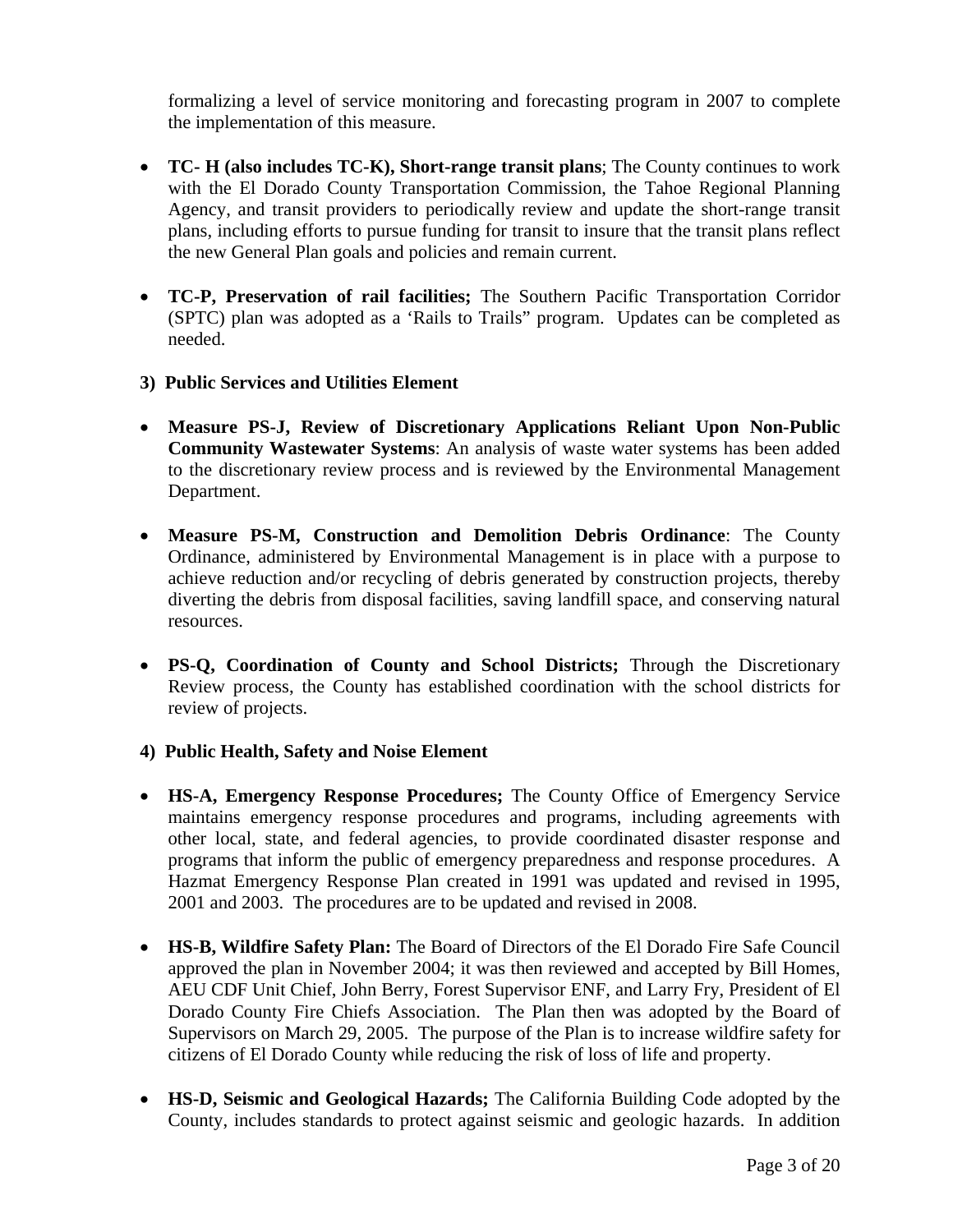the Board of Supervisors approved upon first reading a revised Grading Ordinance on February 27, 2007. It is scheduled for a second reading on March 13, 2007.

- **HS-E, Naturally Occurring Asbestos Disclosure Ordinance;** An Asbestos disclosure is required, per EDC Ordinance Chapter 8.44, including required Asbestos reports and records are to be disclosed during real estate transactions per Air Quality Management District (AQMD) Rule 223-2.
- **HS-F, Asbestos Report;** Asbestos-related information as it pertains to El Dorado County is reported to the Board of Supervisors annually. Rule 223-2 requires that discoveries of Naturally Occurring Asbestos (NOA) be reported to the AQMD within 24 hours. NOA map are to be updated by Environmental Management with new NOA information by the end of 2007 and at regular intervals thereafter. The County has hired a geologist to assist in completion of these requirements.
- **HS-M, Hazardous Waste Management Plan;** Environmental Management maintains and updates the Hazardous Waste Management Plan for management of hazardous waste to protect the health, safety, and property of residents and visitors, and to minimize environmental degradation. The plan was created for El Dorado County in 1990 and has no regulatory requirement to update. The existing plan is deemed to be sufficient and still being implemented.
- **HS-N, Site Inventory Containing Hazardous Materials;** Environmental Management collects and maintains information on sites known, or suspected to be contaminated by hazardous materials. The information includes current data from the California Department of Toxic Substances Control and is updated continuously.
- **HS-P, Air Quality Management District's Air Quality Public Education Program;** NOA training material has been developed and presented to the community. The BEACON Newsletter on NOA issued for the community issued at regular intervals. Public workshops on the new rules and regulations have been scheduled as required and training on CEQA processes have been provided.

**HS-T, Air Quality Regulations;** Existing rules have been updated and new regulations adopted per annual the Rulemaking Action Plan [\(www.co.el](http://www.co.el-dorado.ca.us/emd/apcd/PDF/2006_Rules_List.pdf)[dorado.ca.us/emd/apcd/PDF/2006\\_Rules\\_List.pdf](http://www.co.el-dorado.ca.us/emd/apcd/PDF/2006_Rules_List.pdf). This plan includes regulations for Agricultural and Fuel Reduction Burning, construction emissions, mobile source emissions, fugitive dust, and volatile organic emissions. In addition staff has hosted dust control workshops to train contractors currently working within the County.

• **HS-V, Fugitive Dust Prevention and Control Plan and Contingent Asbestos Hazard Dust Mitigation Plan;** New Fugitive Dust/Asbestos Hazard Mitigation Rules (223,223-1 and 223-2) were adopted on July 19, 2005. SB656 schedule for implementing control measures to minimize PM10 and PM2.5 emission was approved by the AQMD Board of Directors. The Bill requires each local air district to adopt an implementation schedule of appropriate control measures to reduce particulate matter pollution. The proposed measures cover new regulations for 91 wood burning combustion devices, nonagricultural open burning, fugitive dust and coating operations.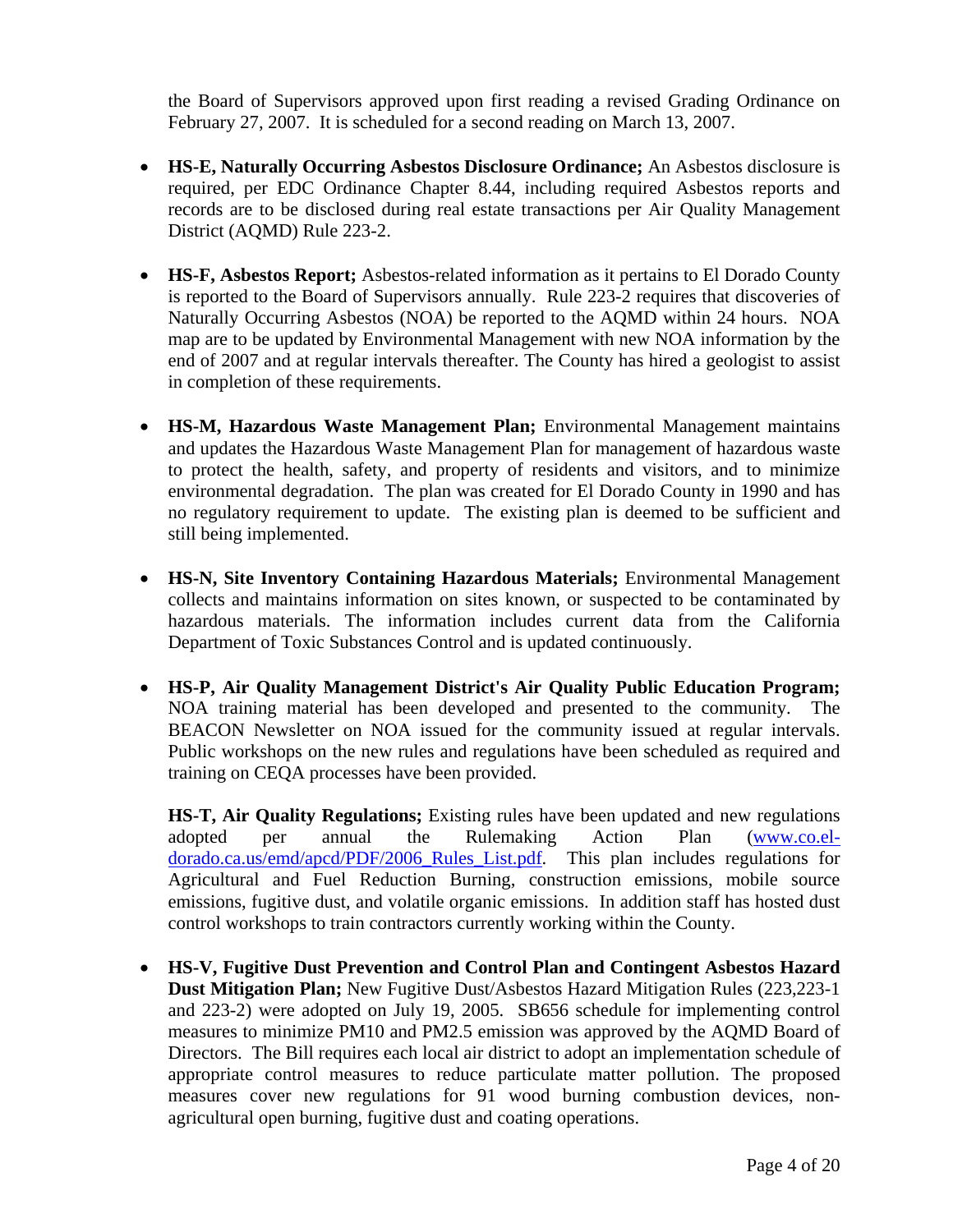• **HS-W, Survey and prioritize safety improvements on County roads**; DOT has an annual traffic safety analysis and reporting process in place. Many of the projects identified in the report are contained in the Department's CIP. Many of those projects are also included in the Transportation Impact Mitigation (TIM) Fee Program as capacity enhancements. Additional funding through Road Fund, Federal and State revenue sources are being pursued for many of these projects as appropriate to the funding requirements and the type of project.

#### **5) Conservation and Open Space Element**

- **Measure CO-B, Coordination with the Resource Conservation District** Regarding Erosion Control Issues: This is done regularly as part of the development application review process.
- **CO-G, Guidelines for Development Projects That May Affect Surface Water Resources**; The guidelines include: definition of surface water resources; criteria for determining the presence of surface water resources; buffer standards; and mitigation. Guidelines are used in the project review process. This was adopted by the Planning Commission in June 2006.
- **CO-K, Gabbro Soils Rare Plan Preserve, Recovery, and Long-term Preservation Strategy;** The County works cooperatively with local state and federal agencies who participate on the Pine Hill Preserve Management Team. This will also be included as part of long-term INRMP efforts. The Bureau of Land Management will release a draft management plan by May  $1<sup>st</sup>$  for which the County's Pine Hill Preserve Management Team will act as an advisory board addressing concerns with the management of federal lands within the County. In addition, staff is will complete a work schedule by the end of March to address an update of the current in-lieu mitigation fees for areas within the designated districts.
- **CO-R; Cultural Resource Database**; The County maintains a confidential cultural resources database of prehistoric and historic resources, including the location and condition of pioneer cemetery sites. Information is made available consistent with state and federal law.

#### **6) Agriculture and Forestry Element**

- **Measure AF-G, Procedure for the Agricultural Commission to Review Discretionary Projects that May Affect Agricultural or Forest Lands:** This process is in place. In addition the Agriculture Department, in conjunction with professional consultants, is currently developing agricultural grading applications, permits and inspection procedures. A pilot program began in Fall 2006.
- **AF-K, Agricultural Best Management Practices Development and Adoption**: Best Management Practices were adopted by the Board of Supervisors and was put into effect on June 14, 2005. This process is used by agriculture operations to comply with General Plan policies 7.1.2.1, 7.1.2.7, 7.3.3.4, and 7.4.2.2. The entire document can be found at [http://www.co.el-dorado.ca.us/ag/bmps.html.](http://www.co.el-dorado.ca.us/ag/bmps.html)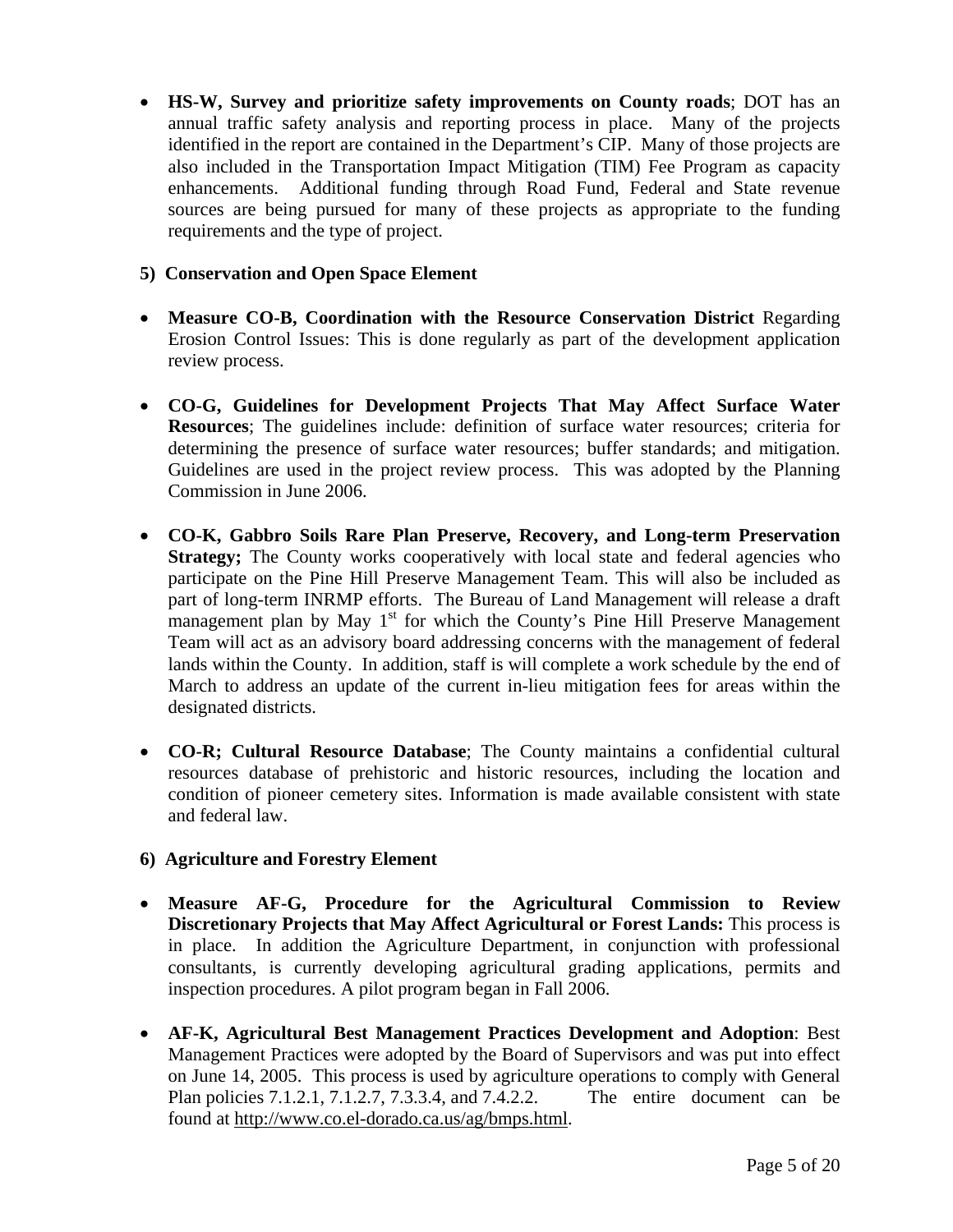#### **7) Parks and Recreation**

- **PR-F & PR-G, Program to facilitate the formation of independent recreation districts**; Individual Parks and Recreation Districts throughout the County provide parks and recreation facilities. The County's General Services Department; Airports, Parks, and Grounds Division coordinates these efforts between EDHCSD, CPCSD & GDRD on an ongoing basis as part of any subdivision review.
- **PR-L, Accept private sector donations of land, easements, structures, materials, and**  funds; The County's General Services Department; Airports, Parks, and Grounds Division has the ability to accept private sector donations for the development and maintenance of parks and recreation facilities.

#### **8) Economic Development Element**

- **ED-O, Utilization of final Environmental Impact Report (EIR) for the General Plan as a first tier EIR;** Environmental documents for site specific projects, development code regulations, and specific zoning rely upon and tier off of this EIR. This is being done for several GP amendments, TIM fee update, and is utilized for many development projects.
- **ED-T, Economic and Demographic Information;** This is made available to the business community and other community interest groups including individuals, publications on economic and demographic information for El Dorado County's incorporated and unincorporated areas. It describes the El Dorado County economy, identifies important demographic and industry trends, and identifies leading economic indicators. El Dorado County Economic and Demographic Profile is updated annually and posted to the website.
- **Economic Development Advisory Commission;** The commission was established in May by the Board of Supervisors and was in place by July 2007.
- **9) General Plan Related Accomplishments**

Work is being completed by the Assessor's Office and Surveyor's Office on items not directly identified in the General Plan but which will provide long term solutions to assist in meeting all General Plan goals.

These tasks include:

- Updating from manual to electronic mapping of APN's.
- Re-parcelizing APN's in the western slope of the County
- Conversion of existing map book pages to electronic format
- Automation of the County's Parcel Transfer Record Process
- Reviewing and updating aerial imagery options for use in classifying vegetation
- Updating all special district and other GIS layers for more accurate maps and data
- DOT has implemented a new General Plan Implementation unit with 4 dedicated positions. This unit will have the primary mission of completing all the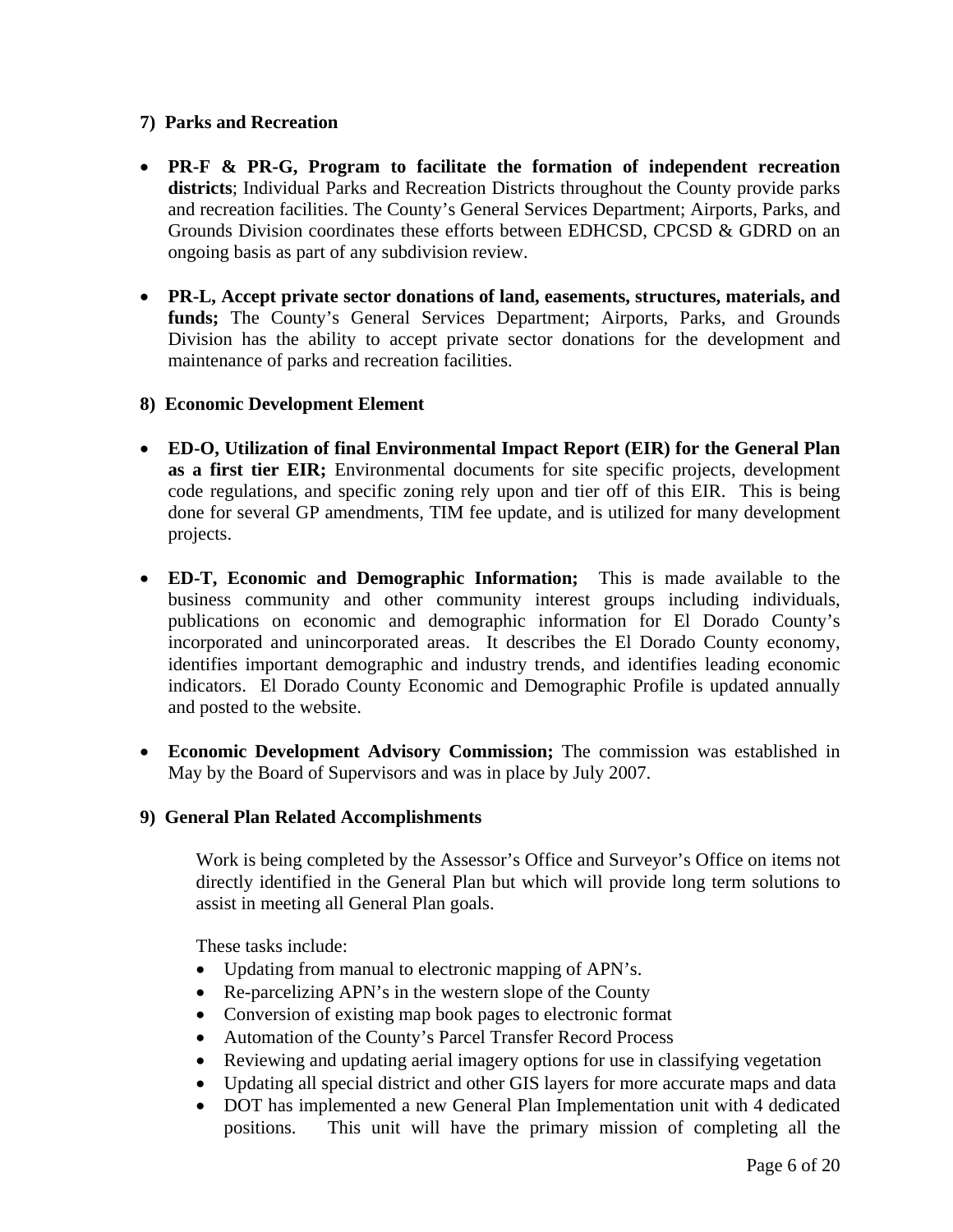implementation measures by the end of 2007 and keeping up to date on those that require continuing adjustment.

- Development Services staff will complete by the end of this year:
	- o Implementation of a revised pre-application review process, and
	- o Process for Early Screening of General Plan Amendments.

## **III. AMENDMENTS & POLICY INTERPRETATION**

#### **A. Amendments**

To date there have been seventeen (17) General Plan amendment applications.

On March 7, 2006 the Board adopted General Plan Amendment A 06-0001, including an interim change to Policy 2.2.1.5 related to Floor Area Ratios and Maximum Impervious Surface standards which updated the policy to include:

- 1. Footnote to table 2-3, Building Intensities, to allow Floor Area Ratio (FAR) standards to be exceeded on a project-by-project basis if the project is fully analyzed in discretionary planned development review process.
- 2. Delete the Maximum Impervious Surface (MIS) Delete the 0.10 Floor Area Ration for Agricultural lands.

On March 9, 2006 the Planning Commission approved General Plan Amendment A 06-05, a Resolution of Intention to amend the General Plan Housing Element to modify Policy HO-3g limiting the conversions of rental housing to condominiums and to further conserve the County's stock of affordable housing. On December 12, 2006, the Planning Commission approved the amendment that now states:

*Apartment complexes, duplexes, and other multifamily rental housing shall not be converted to condominiums for at least twenty ten years after issuance of the Certificate of Occupancy. Apartment complexes, duplexes, and other multifamily rental housing that contain any units restricted to households earning 120 percent or less of the area median family income (MFI) shall not be converted to condominiums for at least twenty years after issuance of the Certificate of Occupancy.* 

On April 18, 2006, the Board of Supervisors approved a Resolution of Intention to amend the General Plan Floor Area Ratio and Mixed Use Development. Staff is processing the General Plan Amendment A06-02 to increase the FAR standards and to create a mixed use development designation that will encourage compact design form. Currently, staff is working with Pacific Municipal Consultants to prepare a draft EIR for the project. The Draft EIR was released in January.

On August 10, 2006, General Plan Amendment A 06-07, a Resolution of Intention was approved by the Planning Commission that will consider amending the Housing Element of the General Plan to modify Policies 2.2.3.1, 2.2.3.2, 2.2.5.4 and 2.2.5.13 to provide exemptions from the 30 percent open space requirement for infill projects, affordable housing projects, small projects and condominium conversions, and to make the policies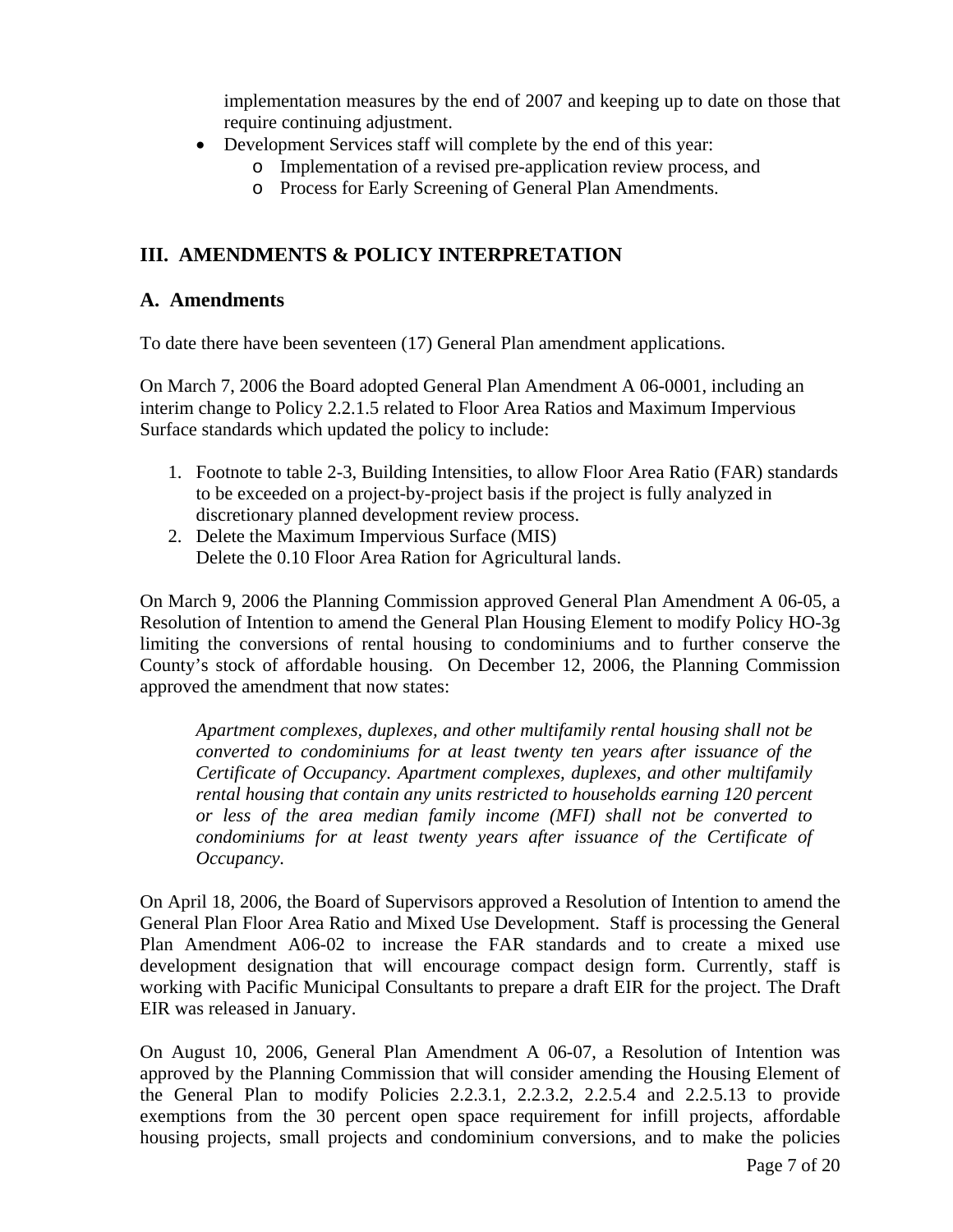more general in nature. Staff is in the process of preparing the amendment, performing the CEQA analysis and will bring it back for a hearing to the Planning Commission.

On October 6, 2006, General Plan Amendment A06-03 was approved by the Board of Supervisors to amend a multi-family residential lot to commercial. On November 7, 2006 project A06-06 was approved to correct a mapping error.

Three (3) applications are currently being processed to change the land use designations, and the remaining seven (7) applications are either incomplete or have been withdrawn. A current list of General Plan Amendments can be found at [www.co.el](http://www.co.el-dorado.ca.us/Planning/GeneralPlanAmendments.html)[dorado.ca.us/Planning/GeneralPlanAmendments.html](http://www.co.el-dorado.ca.us/Planning/GeneralPlanAmendments.html)

### **B. Policy Interpretation**

To ensure a consistent approach to applying policies within the General Plan, planning staff has brought back to the Planning Commission the policies listed below for assistance with interpretation and implementation. They include:

| <b>Policy</b>                                                                                   | <b>Status</b>                                                                                                                                     |  |  |  |
|-------------------------------------------------------------------------------------------------|---------------------------------------------------------------------------------------------------------------------------------------------------|--|--|--|
| Development on 30% slopes (Policy<br>7.1.2.1)                                                   | Adopted recommended interpretations in<br>June 2006. Preparation of Ordinance is in<br>process.                                                   |  |  |  |
| Agricultural and Timerland Setbacks<br>(Policy 8.1.3.2 and 8.4.1.2)                             | Adopted recommended interpretations in<br>June 2006. Preparation of Ordinance is in<br>process                                                    |  |  |  |
| Riparian areas and wetlands - buffers<br>and setbacks (Policy 7.3.3.4)                          | Adopted recommended interpretations in<br>June 2006. Preparation of Ordinance is in<br>process                                                    |  |  |  |
| Oak Woodlands Interim Guidelines                                                                | Adopted recommended guidelines<br><sub>on</sub><br>November 9, 2006. Oak Woodlands<br>Management Plan is in process.                              |  |  |  |
| Multifamily Residential<br>land<br>Use<br>(Policy 2.2.1.2)                                      | Staff will prepare resolution of intention and<br>return to commission in conjunction with<br>30% open space amendment. Anticipated<br>June 2007. |  |  |  |
| Land Use Designation and Zoning<br>consistency Matrix (Table 2-4)                               | Will be updated in conjunction with the<br>Zoning Ordinance update                                                                                |  |  |  |
| Planned Development<br>Open<br>Space<br>2.2.3.1, 2.2.3.2, 2.2.5.4, and<br>(Policies<br>2.2.5.13 | General Plan Amendment in Process and<br>anticipated to return to the Planning<br>Commission June 2007.                                           |  |  |  |
| • Density Bonus (Policy 2.2.4.1)                                                                | Adopted recommended interpretations                                                                                                               |  |  |  |
| Level of Planning (Policy 2.2.5.16)                                                             | Adopted recommended interpretations                                                                                                               |  |  |  |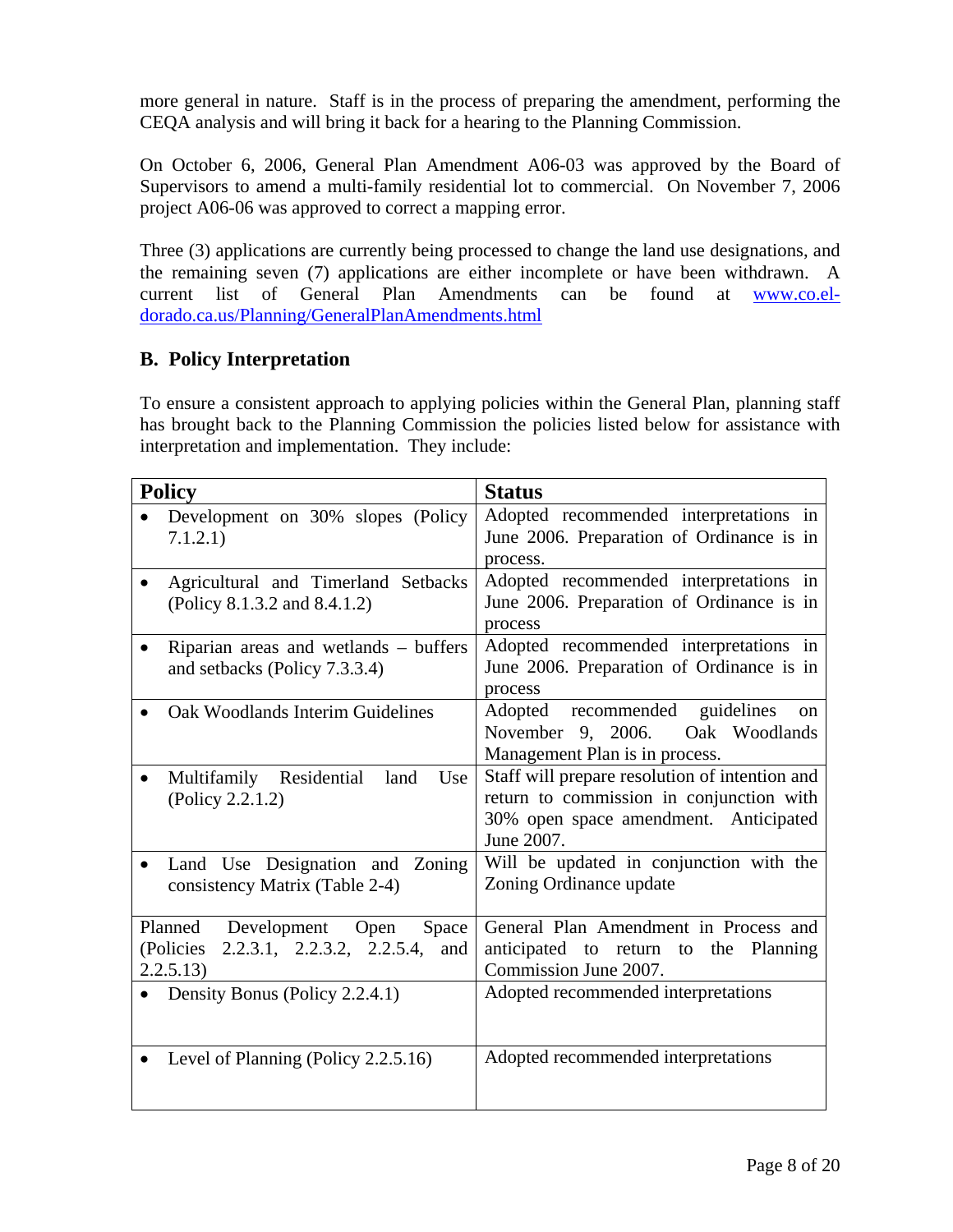|           | Mining Buffer (Policy 7.2.2.3)                 | Planning Commission wishes to handle         |  |  |  |
|-----------|------------------------------------------------|----------------------------------------------|--|--|--|
|           |                                                | these types of projects on a case by case    |  |  |  |
|           |                                                | basis                                        |  |  |  |
| $\bullet$ | Identification and Protection of Range         | Rangeland Study in process                   |  |  |  |
|           | Lands (Policy 8.1.2.1 and 8.1.2.2)             |                                              |  |  |  |
|           |                                                |                                              |  |  |  |
|           | Commission<br>Review<br>Agricultural           | Process approved and in place                |  |  |  |
|           | (Policy 8.1.4.1)                               |                                              |  |  |  |
|           |                                                |                                              |  |  |  |
|           | Services<br>Public<br><b>Facilities</b><br>and | Commission<br>staffs<br>Planning<br>approved |  |  |  |
|           | Financing Plan (Policy 10.2.1.5)               | this<br>complying<br>with<br>approach<br>to  |  |  |  |
|           |                                                | requirement.                                 |  |  |  |

# **IV. SECOND YEAR IMPLEMENTATION PLAN**

## **A. 2007-2008 Work Plan and Staffing**

On February 6, 2007, staff presented to the Planning Commission a draft work plan for General Plan implementation for calendar year 2007 through June 30, 2008. The work program identified all proposed General Plan Implementation (GPI) projects to be undertaken by Development Services, suggested priorities and timeframes for completion. This work program will be used by the Department for staffing and budget planning in the 2007/2008 fiscal year. Steve Hust, Principal Planner is the lead staff person responsible for long range planning and General Plan implementation within the Department. Steve is currently being assisted by Shawna Purvines, Senior Planner (who will be focusing on General Plan and Housing Element implementation), and Monique Wilber, Assistant Planner (focusing on natural resource planning issues). Roger Trout, Principal Planner is the lead staff person responsible for the Zoning Ordinance/Map update. Roger is currently being assisted by Lillian Macleod, Senior Planner. Pierre Rivas, Principal Planner also will provide assistance on ordinance issues relating to agriculture, wineries and ranch marketing as well as being the lead planner for the permit center.

Following is a list of the anticipated priority actions to be taken by the Planning Commission and Board of Supervisors throughout 2007-2008.

#### **1) Land Use**

- Measure LU-A, Zoning Ordinance/Maps: (including LU-D, LU-O, Update of Tahoe Basin Zoning, TC-P, HO-G, HO-T, HO-U, HO-V, HO-GG, HO-NN, HS-K, CO-A, CO-K, AF-A, ED-P, ED-Q, ED-II, ED-JJ, ED-KK, ED-PP, and ED-QQ); is currently in the process of being updated with a majority of the work anticipated to be completed in the coming months. Tasks in progress include continuation of workshops with the Planning Commission to be concluded by year end followed by review of the draft ordinance sections and eventually updated zoning maps. To date the Planning Commission has reviewed:
	- o Update Procedures and Schedule
	- o Zoning Ordinance Structure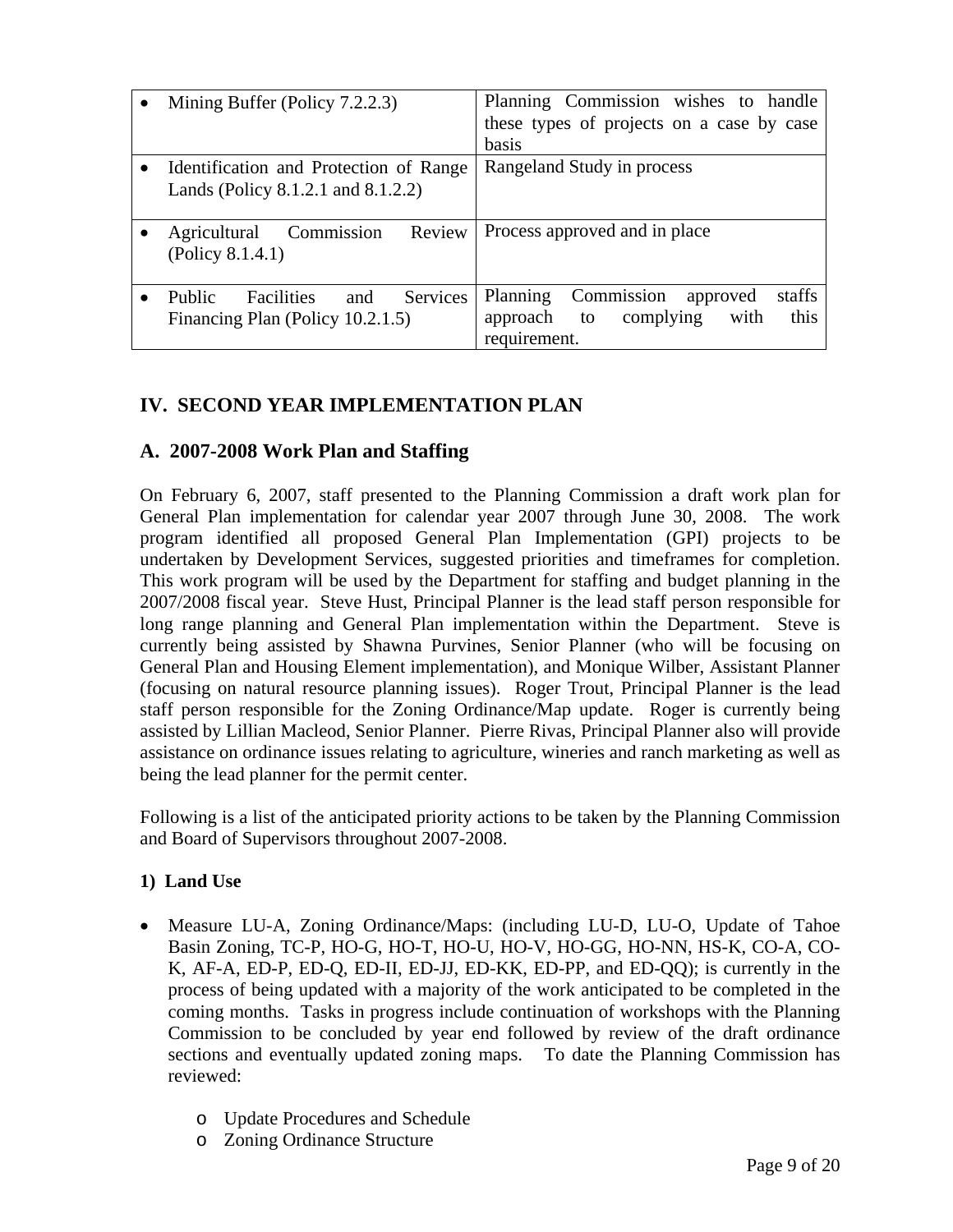- o Zoning Districts
- o Design Review/Site Plan Review
- o Home Occupations
- o Mineral Resources
- o Winery Ordinance
- o Landscaping Standards
- o Outdoor Lighting Standards

The County has contracted with the consulting firm of Crawford, Multari & Clark Associates to review the 1999 draft zoning ordinance. The consultant's work scope focuses on: Consistency within the document; format, clarity and ease of use by decision makers, staff, and the public; procedures to streamline administration/implementation, particularly with regard to regulation of small business/commercial and agricultural uses; consistency with State laws; and the ability to successfully enforce. The Consultant will provide recommendations, where appropriate, for modifications of the draft ordinance based on consultant's expertise and experience in zoning ordinance preparation and consultation services for other jurisdictions. To date the consultant has completed an initial review of the Draft 1999 Zoning Ordinance and is still under contract through October 2007 for purposes of professional review and analysis of the new draft ordinance.

- Floor Area Ratio General Plan (FAR): Amendment examining a revised FAR of up to 0.85 for Commercial and Industrial land use designations and up to 0.50 for Research and Development designations, and permanent elimination of the FAR applicable to Agricultural Lands.
- Mix Use Development (MUD): Adding a new MUD designation (and related policies) to implement "Smart Growth" principles. This project has been separated from the FAR process to allow staff more time to consider and develop viable options for implementation.

#### **2) Transportation and Circulation Element**

- TC-C, Design Improvement Standards Manual (DISM**)**: DOT and Department of Development Services Department (DSD) are moving forward with the updating the County's DISM. A draft Request for Proposals (RFP) has been prepared and is currently being reviewed to obtain outside consultant assistance.
- TC-E, Develop Ordinance to Protect Rights-Of-Way For Future Road Improvements: DOT is moving forward with the preparation of the Right of Way Protection Ordinance with the goal of having it to the Board before the end of 2007.

#### **3) Housing Element**

• Affordable Housing: Staff, in working with the consultant and the Affordable Housing Taskforce, will identify Affordable Housing opportunities including, but not limited to, updating design and building requirements, creating developer incentives; reviewing the County's Capital Improvement Program (CIP) to include Affordable Housing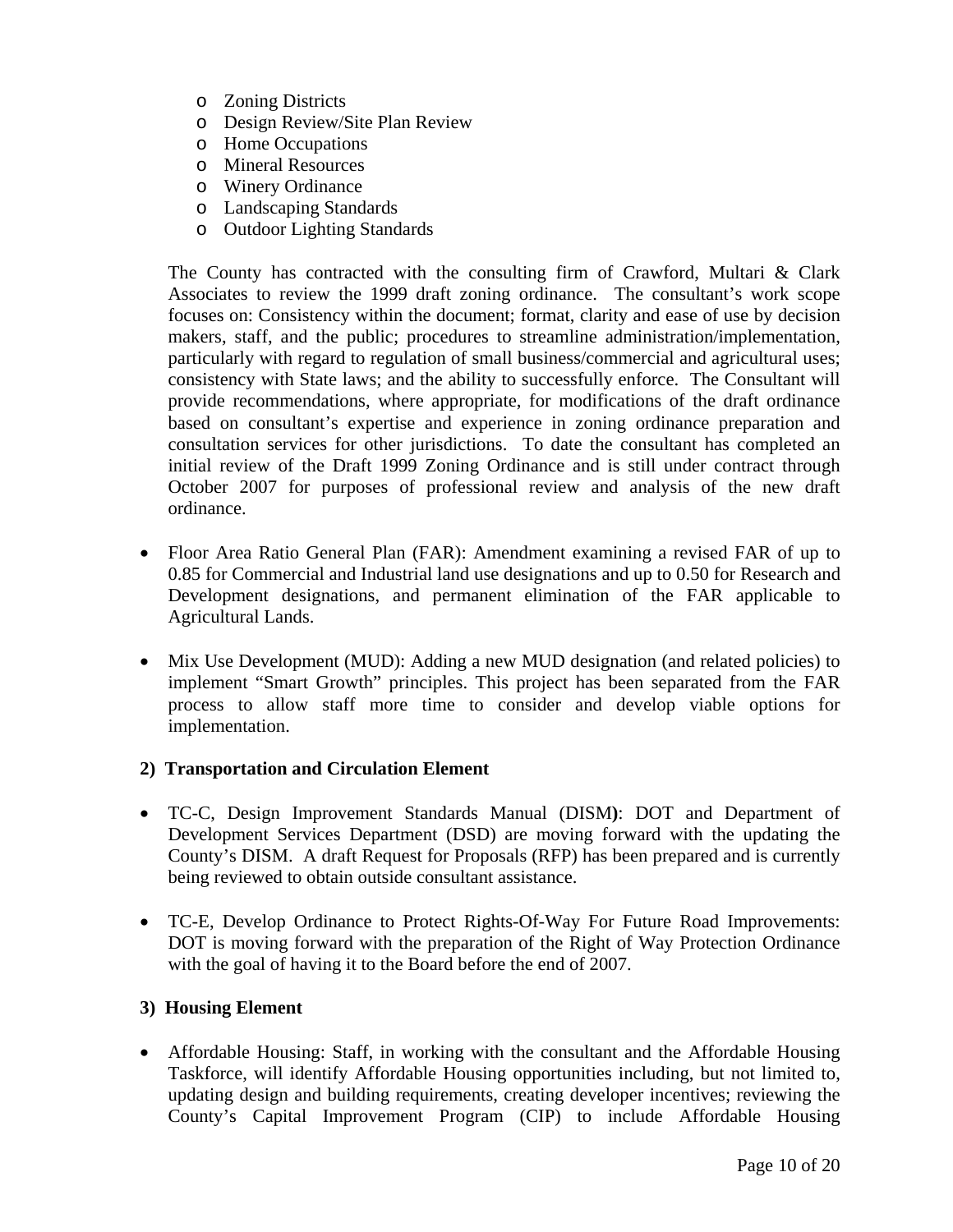opportunities on public owned property; and implementing new and updating current ordinances to streamline the development review process.

- Density Bonus: The County will prepare a Density Bonus Ordinance that is in accordance with state law and promotes the benefits of the program to the development community.
- Housing Element Revision: The Housing Element is required to be updated every 5 years. El Dorado County, as a member of the Sacramento Area Council of Governments (SACOG) region is required to update its element by June 30, 2008. An RFP for the revision on the Housing Element was released on February 28, 2007. It is anticipated that a proposed scope of work and contract will be to the BOS by June 2007.

#### **4) Public Services and Utilities Element**

• Measure PS-L, Countywide Drainage Management: DOT is working on developing a system of procedures, policies and rules, that will insure compliance with State and Federal requirements along with the requirements contained in the General Plan. Some, if not most, of those policies and rules will end up in the revised Design Manual or an associated document. The funding aspect of the implementation measure still needs to be addressed.

#### **5) Conservation and Open Space Element**

- CO-H, Permit the use of Grey Water for Irrigation Purposes; This is included as part of a proposed Onsite Wastewater Treatment System Ordinance to be completed by Environmental Management in 2007.
- CO-M, Integrated Natural Resource Management Program (INRMP): The INRMP identifies important habitat in the County and establishes a program for effective habitat preservation and management. Development Services staff, in coordination with consultant SAIC, conducted INRMP workshops on October 16, and November 6, 2006. Based on the outcome of the workshops, SAIC prepared a refined scope of work for implementing the second step of the INRMP, which was provided to the Board of Supervisors on December 13, 2006. Staff presented the refined scope of work to the Board of Supervisors on January 23, 2007. Staff and SAIC will returned to the Board of Supervisors on March 6, 2007 for further vetting and approval. Once approval is granted, the consultant will begin work on the INRMP. Completion is anticipated in 2010.
- CO-P, Oak Resources Management Plan: Oak Resources Management Plan (now known as the Oak Woodland Management Plan or OWMP): The OWMP is an element of the INRMP. It will: identify important oak woodland habitat in the County; address mitigation standards outlined in Policy 7.4.4.4 for oak woodland canopy; identify thresholds of significance for the loss of oak woodlands; outline implementation; determine replanting and replacement standards; determine heritage/landmark tree protection standards; develop an Oak Tree Preservation Ordinance as outlined in Policy 7.4.5.2; comply with the 2001 State Oak Woodlands Conservation Act administered by the Wildlife Conservation Board; satisfy WCB grant standards; and comply with PRC 21083.4, the California Oak Woodlands Conservation Law. The consulting firm (EN2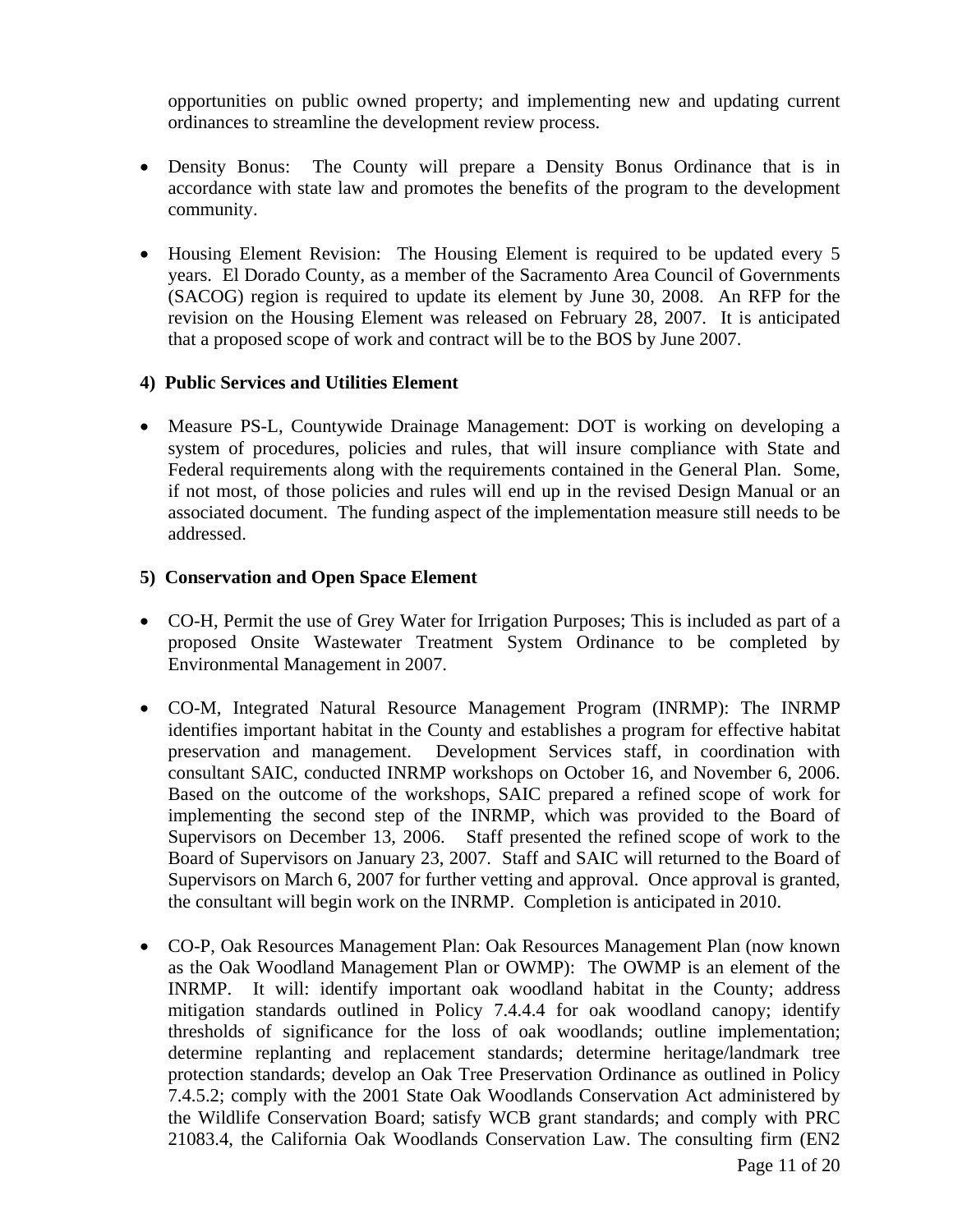Resources/Pacific Municipal Consultants) has circulated an administrative internal draft of the OWMP and is working on edits prior to public release, and has produced and presented preliminary oak woodland mapping results and a mitigation fee study at the February 9, 2007 Planning Commission meeting, and received public comment. Staff and consultants will present policy issues at the February 22, 2007 Planning Commission meeting and will return on March 22, 2007 for further review.

#### **6) Agriculture and Forestry Element**

• Measure AF-E, Method to Identify Recognized Rangelands Suitable for Sustained Grazing of Domestic Livestock: Working with the University of California Cooperative Extension (UCCE), the Agricultural Department is identifying rangelands that may either be protected by grazing districts or may be incorporated into the Oak Woodlands Management Plan.

#### **7) Economic Development Element**

• ED-A, Economic Development Action Plan: The Economic Development Advisory Commission was approved by the Board in August 2006. The Commission and CAO are in the process of hiring a new Economic Development Coordinator who will be responsible for completing the plan.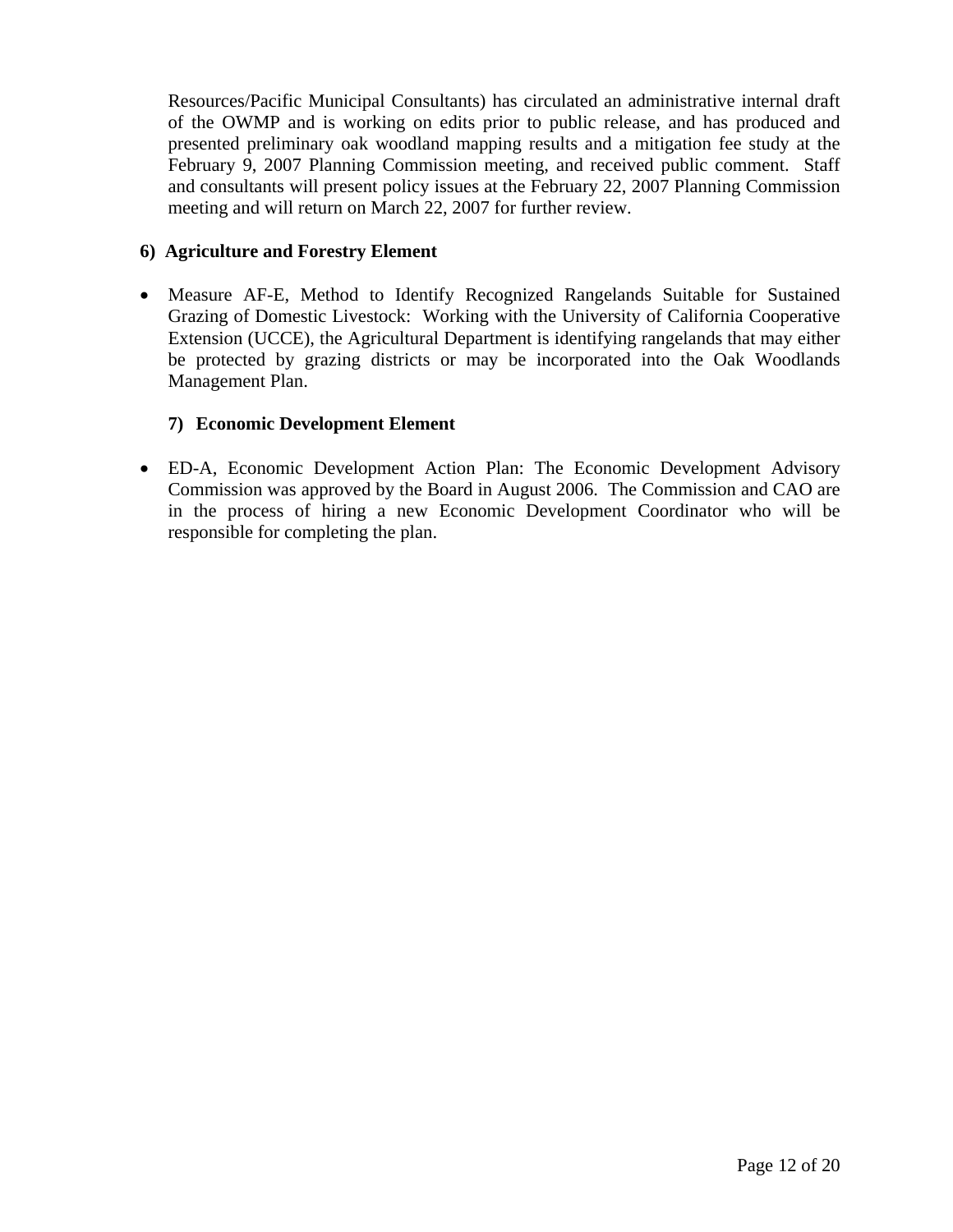# **V. 2006 HOUSING ELEMENT REPORT**

# **A. GENERAL OVERVIEW**

Government Code Section 65585 requires cities and counties to prepare and adopt a general plan for its jurisdiction that includes mandatory elements, including a housing element. The housing element must consist of (a) an identification and analysis of existing and projected housing needs, including the locality's share of the regional housing need, (b) an inventory of resources and constraints relevant to meeting those needs; and (c) a program showing a fiveyear schedule of the actions to be taken to implement the housing element, including how the locality plans to meet it share of the regional housing need.

El Dorado County's Housing Element embodies a plan for addressing the County's housing needs within the unincorporated areas through June 2008. The Element includes an assessment of needs, constraints resource and opportunities along with a plan that encompasses goals, policies and an implementation program.

El Dorado County's Housing Element was adopted with the entire General Plan on July 19, 2004. Although the County has an Adopted Housing Element as required by the State, it has not been certified by the Department of Housing and Community Development (HCD) due to the finding that the County's Housing Element had not addressed the impacts or included specific measures to mitigate the impacts of Measure Y, now Policy TC-Xa(4). Staff will continue to identify efforts to encourage development opportunities that will meet the growing needs of El Dorado County, while maintain its relationship with HCD, with the intent to achieve certification of the current Housing Element. Concurrently staff is continuing to implement the adopted Housing Element.

Several County departments and approving bodies are responsible for ensuring implementation of the Housing Element. The El Dorado County Housing Authority, which is part of the Department of Human Services, provides housing assistance through a number of programs. The County Housing Authority also provides housing assistance to the residents of the cities of Placerville and South Lake Tahoe. Planning Services reviews and applies County regulations to housing development proposals. The Building Services, Environmental Management Department, and Department of Transportation work with Planning Services to ensure that homes are built safely and in a manner consistent with applicable codes and regulations. Finally, the Board of Supervisors, Planning Commission, and Zoning Administrator make decisions regarding the location and extent of housing, consistent with the General Plan and County Code.

# **B. REGIONAL HOUSING NEED PLAN**

Page 13 of 20 Every five years, the State Department of Housing and Community Development (HCD) evaluates the overall need for housing throughout the State then distributes the need to councils of government (COG) representing various regions throughout the State. The various COG's then develop a Regional Housing Needs Plan (RHNP) by which each local jurisdiction is then allocated a percentage of the regions housing needs. The allocation is broken out further to identify the amount of dwelling units needed to meet the demands of households in the above moderate, moderate, low and very low income categories. El Dorado County is a member of the Sacramento Council of Governments (SACOG) and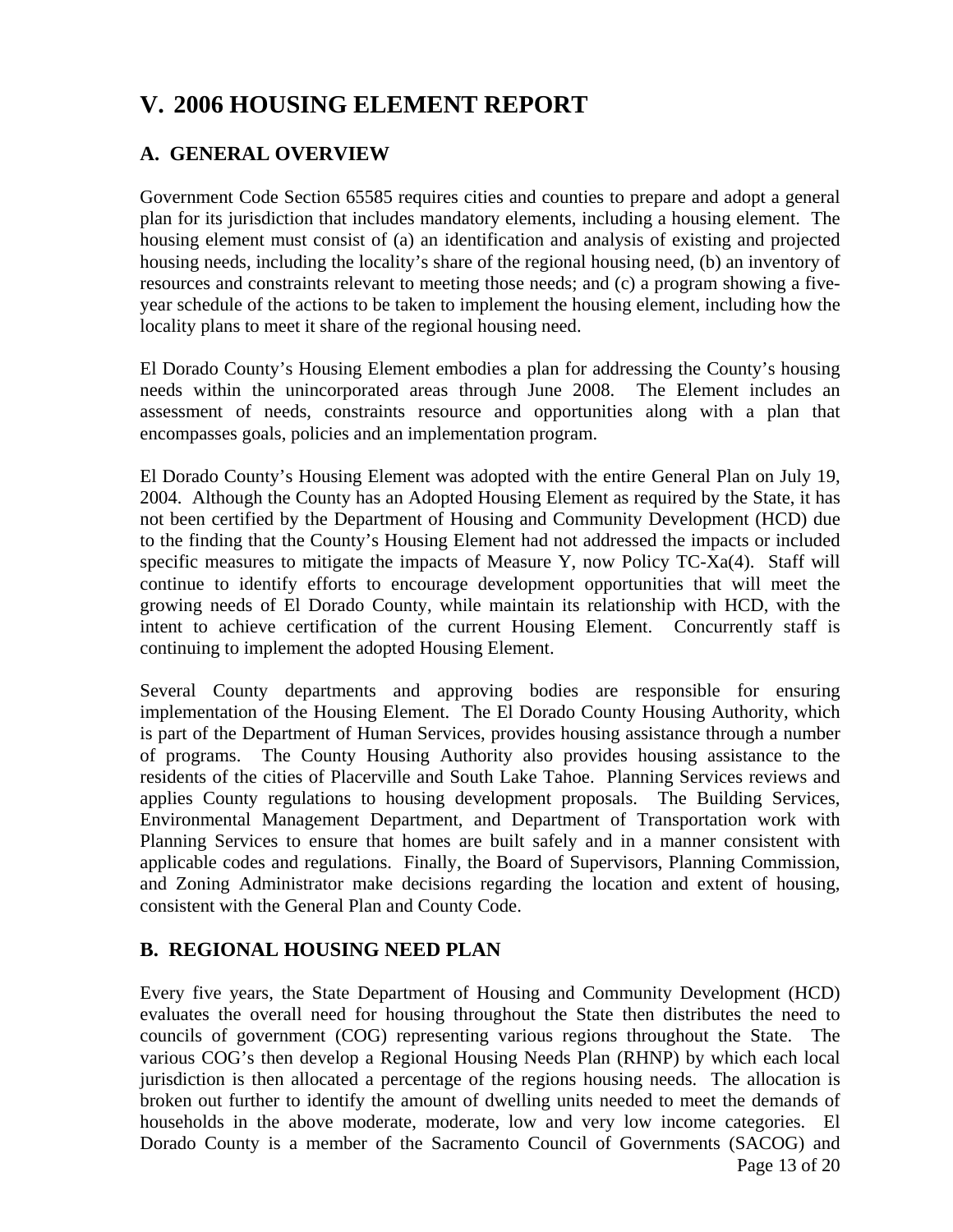policies included in the adopted Housing Element to achieve the County's share of the regional housing needs.

Pursuant to State housing element law (Government Code Section 65584 – 65584.01), the State Department of Housing and Community Development has provided SACOG with its determination of the region's existing and projected housing needs for the pending planning period of 2006-2013. The number of units allocated reflects the minimum projected housing need for the region and enables SACOG to prepare an updated Regional Housing Needs Plan in accordance with Government Code Sections 65584.04-05. This plan must be prepared to update the housing elements of each general plan within the region. Housing elements are required to be updated by June 30, 2008 to accommodate each local government's share of the regional housing need pursuant to Government Code Section 65588(e)(3).

The Regional Housing Needs Plan (RHNP) developed by SACOG is required to be consistent with the following objectives, as set forth in more detail in statute (Section 65584(d)):

- 1) Increasing the housing supply and the mix of housing types, tenure, and affordability;
- 2) Promoting infill development and socioeconomic equity, protection of environmental and agricultural resources, and encouragement of efficient development patterns;
- 3) Promoting an improved intraregional relationship between jobs and housing; and
- 4) Balancing the distribution of households by income category.

The following table outlines SACOG's and El Dorado County's 2001-2007 allocation of the Regional Housing Needs Plan. SACOG's regional allocation for 2008-2013 is 169,476 new residential units.

| <b>Income</b> | <b>Housing</b><br><b>Regional</b> | <b>EDC</b> Allocation | $\frac{6}{9}$<br>of<br><b>Regional</b> |
|---------------|-----------------------------------|-----------------------|----------------------------------------|
| Category      | <b>Unit Need 2000-07</b>          | 2000-07               | <b>Housing Need</b>                    |
| Very Low      | 26,843                            | 2,829                 | 2%                                     |
| Low           | 21,782                            | 1,890                 | 1.5%                                   |
| Moderate      | 25,909                            | 2,100                 | 1.7%                                   |
| Above         | 51,955                            | 3,175                 | 2.5%                                   |
| Moderate      |                                   |                       |                                        |
| <b>Total</b>  | 126,489                           | 9,994                 | 8%                                     |

To address HCD's concerns with the County's Measure Y, now policy TC-Xa(4) in the General Plan, the Department of Transportation, at the August 22, 2006 meeting of the Board of Supervisors, proposed a new Transportation Impact Fee schedules. The feed schedule was approved and included the establishment of a fund to be used to offset the cost of Affordable Housing projects. The Department of Human Services is currently working on a process for distribution of these funds.

#### **1. Sites Inventory Analysis**

Page 14 of 20 The Vacant Land Survey (Table A-3 in the General Plan) is a summary of information contained in the County's Assessor's database regarding sits allowing residential development. The survey was done to determine the County's ability to meet its total 2001- 2008 allocation of 9,994 units as allocated by SACOG. As shown on General Plan Table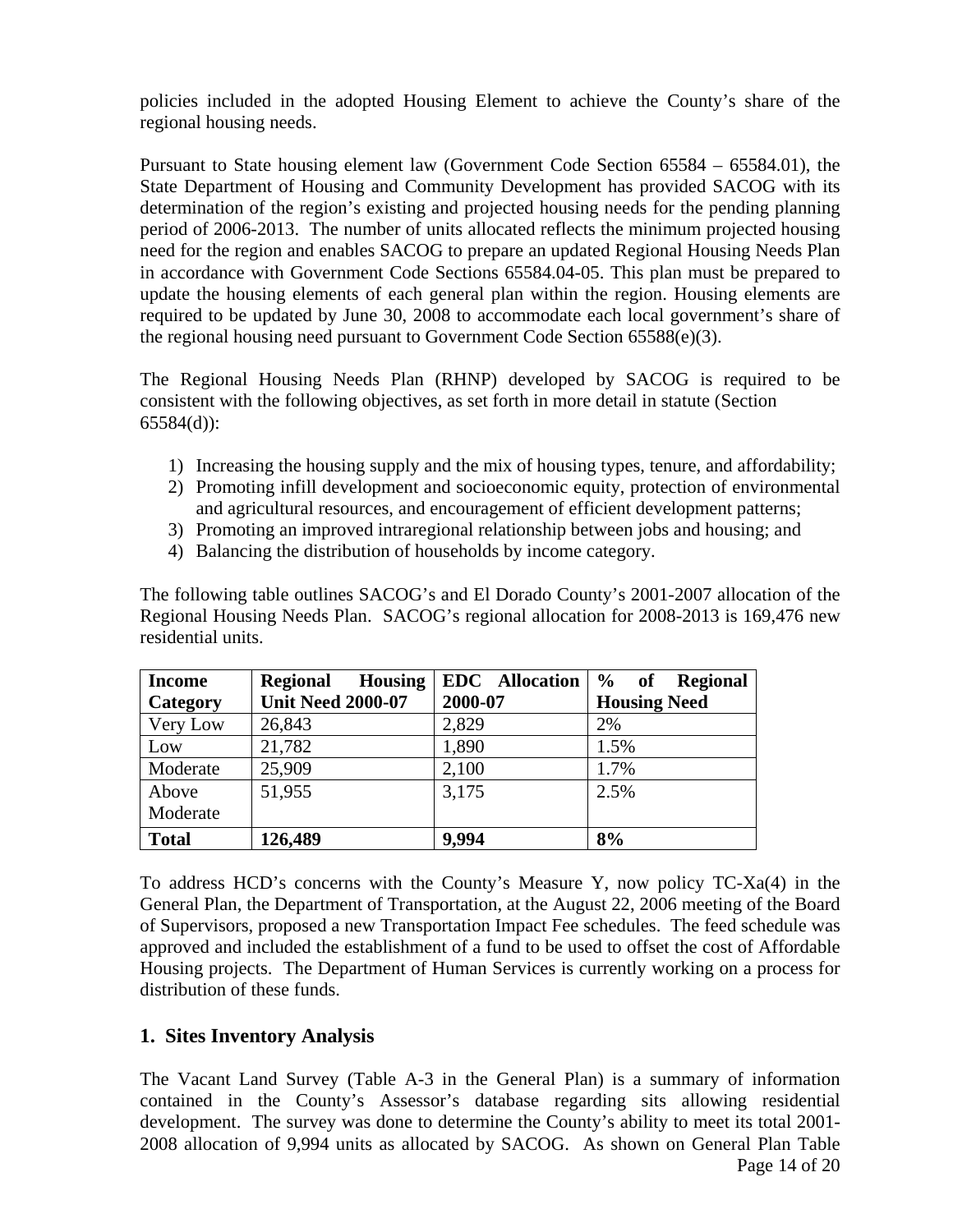HO-31 below, there is capacity to accommodate 12,059 dwelling units outside of the Development Agreement Areas. Recent updates to the State Law will require the County to analyze available parcel for development more closely. An updated survey will now be required to demonstrate the appropriateness of Zoning to Market Demand, Financial Feasibility, and Trends within Zones. It will also require that an analysis be completed on developed but under utilized lands.

| <b>General Plan TABLE HO-31</b><br><b>Vacant Land Survey Summary</b>                          |        |     |       |  |  |  |  |
|-----------------------------------------------------------------------------------------------|--------|-----|-------|--|--|--|--|
| <b>Parcels</b><br><b>Adjusted Maximum</b><br>Acres<br>Capacity (DUs)                          |        |     |       |  |  |  |  |
| All Lands in Communities Except Lands in Development Agreements <sup>1</sup>                  |        |     |       |  |  |  |  |
| <b>Total of Vacant Lands</b><br>11,985.1<br>12.059<br>1.575                                   |        |     |       |  |  |  |  |
| Higher Density Lands (4+ DUs/acre)                                                            | 1701.9 | 278 | 9,680 |  |  |  |  |
| <b>Higher Density Lands Having Public Services</b>                                            | 1541.4 | 120 | 8,060 |  |  |  |  |
| $2001-2008$ Allocations: Very Low = 2,829 units; Lower = 1,890 units; Moderate = 2,100 units; |        |     |       |  |  |  |  |

Above Moderate  $= 3,175$  units; Total  $= 9,994$  units.

**Notes:** 

<sup>1</sup> Considers land vacant as of August 2002 (information from the El Dorado County Assessor's Office database). See text and Attachment A for further information.

# **VI. PROGRESS TOWARDS MEETING GOALS AND POLICIES OF THE HOUSING ELEMENT**

# **A. Zoning Ordinance Update**

The County is in the process of updating its Zoning Ordinance bringing many of the current policies into compliance with the General Plan. As outlined in this Housing Element, the County has included implementation measures that will facilitate and encourage certain types of residential development and shall be included in the Zoning Ordinance Update scheduled to be completed in 2007.

- Measure HO-G directs the County to review and revise its Zoning Ordinance standards to provide more flexibility for developers of affordable housing.
- Measure HO-H directs the County to adopt a Density Bonus Ordinance that is in accordance with state law.
- HO-N, HO-U, HO-V & HO-DD directs the County to review and update design standards to allow for ministerial approval for Affordable Housing.
- HO-O directs staff to adopt an infill ordinance to assist developers in addressing barriers to infill development including incentives.
- Measure HO-T directs the County to amend the Planned Development combining zone district in a manner that provides incentives for the development of a variety of housing types.
- Measure HO-Z directs the County to adopt a mobile home park conversion ordinance with measures to encourage retention of mobile home and manufactured home housing. Draft Ordinance is currently with County Counsel for review and comment.
- Measure HO-GG directs the County to include in the Zoning Ordinance Update to clearly define temporary shelters, transition housing, and permanent supportive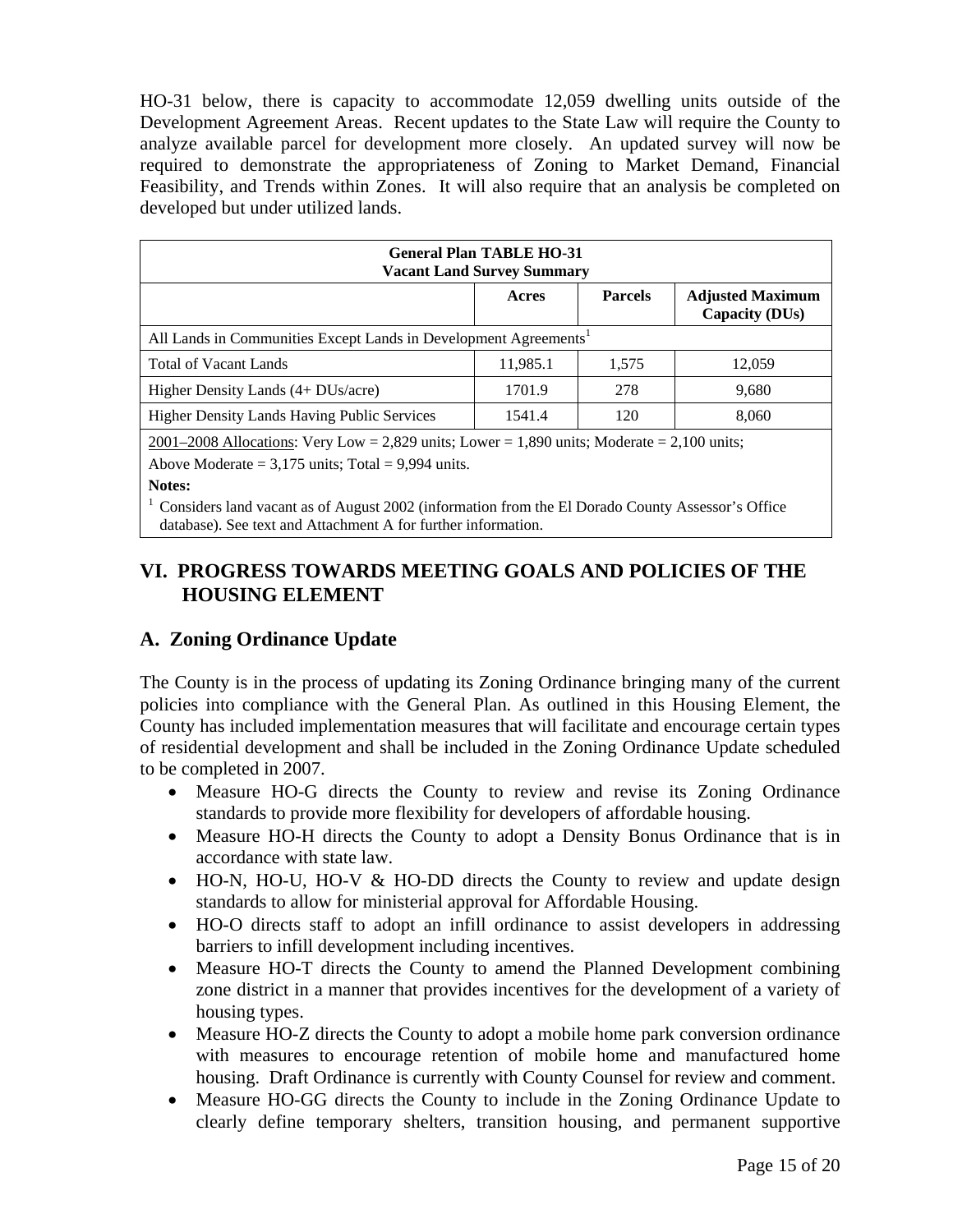housing and identify zone districts whereby each temporary shelter may be established by right or by Special Use Permits.

- Measure HO-EE directs the County to review the Zoning Ordinance for constraints to housing for persons with disabilities. These measures are sufficient to lessen the effect of the Zoning Ordinance as a constraint to housing development.
- Measure HO-JJ directs the County to promote efficient use such as compact urban form, access to non-auto transit, non-traditional design. GPA (A06-0002) is underway to create mixed use development designation and to encourage compact design form.
- Measure HO-MM directs staff to adopt an ordinance to establish a process for making request for reasonable accommodations to land use and zoning decisions and to procedures regulating the siting, funding, development, and use of housing for people with disabilities.
- Measure HO-NN directs staff to ensure that permit processing procedures for agricultural employee housing does not conflict with the Health and Safety Code regarding requirements for Special Use Permits.

## **B. Interdepartmental Working Group**

General Plan Implementation Measure HO-R requires the establishment of an interdepartmental working group to ensure cooperation between departments in the implementation of policies and programs. This group is responsible for holding periodic meetings with the Chief Administrative Officer and must provide biennial workshops with the Board of Supervisors regarding the status and potential improvements to policies and program. The Chief Administrative Officer has established the working group which includes all Department Heads related to General Plan implementation. In addition a sub committee of the working group has been created to address the Housing Element. Members of the subcommittee include the Chief Administrative Office, Development Services, Department of Transportation, Environmental Management and Department of Human Services. The working group is focused on meeting the goals of the current Housing Element while preparing for its update scheduled for June 2008.

#### **C. Affordable Housing Options Report**

The County Department of Human Services received a Community Development Block Grant, Planning and Technical Assistance Grant for the purpose of providing an affordable housing development study to explore options that will encourage and assist in the development of affordable housing.

General Plan Policy HO-1f requires the County to encourage new or substantially rehabilitated discretionary residential developments to provide for housing that is affordable to low and moderate income households. General Plan Implementation Measure HO-C states:

*The County shall establish a task force to explore options that will encourage and assist in the development of affordable housing. One option to be considered is an inclusionary housing ordinance that encourages that a percentage of units in market-rate developments be affordable to very low, lower, and moderate income households. This ordinance may examine the*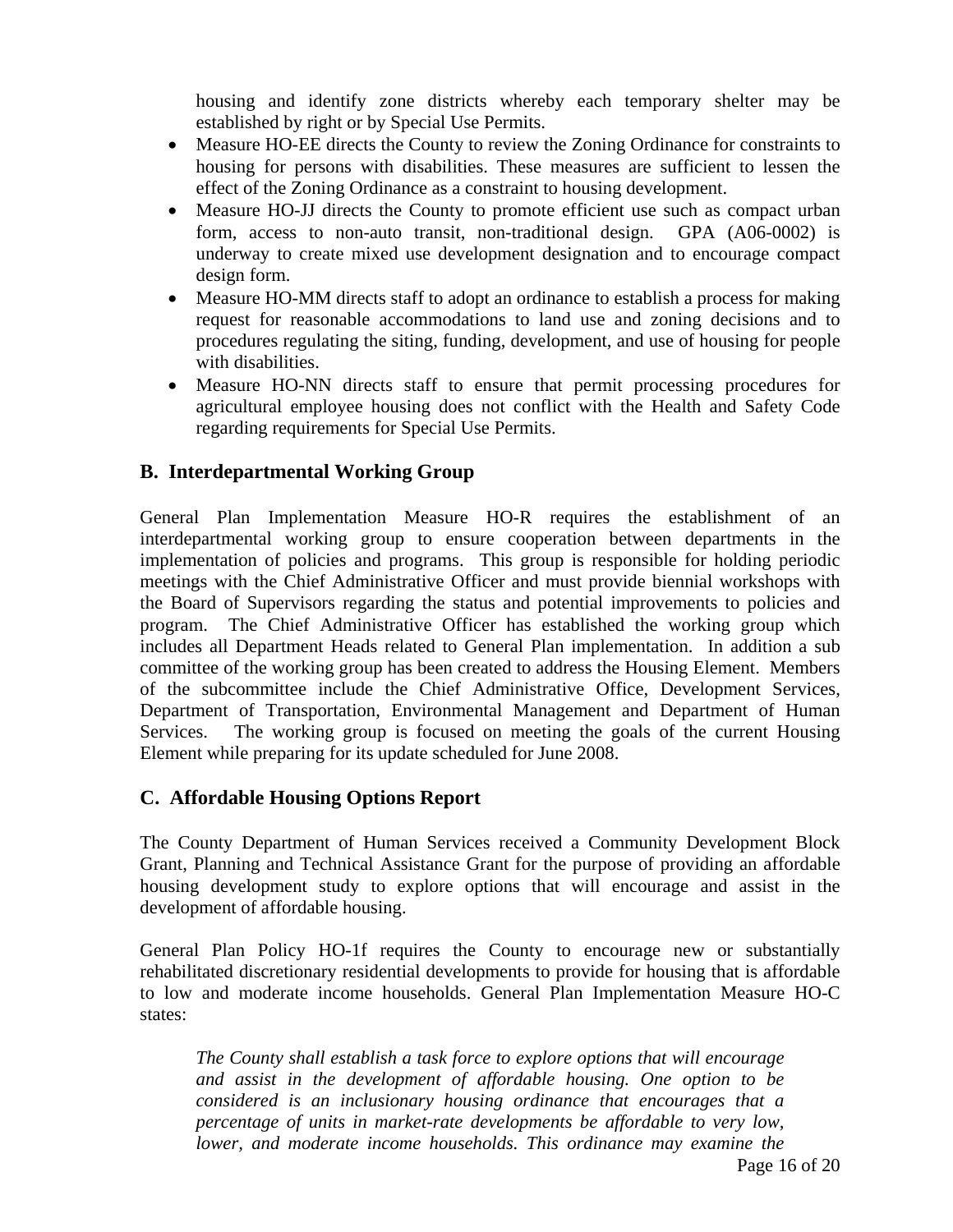*following methods to provide affordable housing: 1) Construction of housing on-site; 2) construction of housing off-site; 3) dedication of land for housing; and 4) payment of an in-lieu fee. Development of this ordinance requires an analysis of the following variables:* 

- *A. Limiting the application of the ordinance to developments exceeding a certain size.*
- *B. Percentage of housing units required to be set aside as affordable and their level of affordability.*
- *C. Design and building requirements.*
- *D. Timing of affordable unit construction.*
- *E. Determination of a fee in lieu of developing affordable units.*
- *F. Developer incentives, such as cost offsets.*
- *G. Administration of affordability control.*

The Department of Human Services has contracted with Pacific Municipal Consultants (PMC) to prepare an Affordable Housing Options Report for El Dorado County. The final report will include:

- A review of fifteen (15) housing elements with affordable housing measures;
- A review of jurisdictions, similar to El Dorado County, and their use of 'inclusionary housing" and other affordable housing measures including benefits and drawbacks of those methods;
- Recommendations about which methods or combination of methods that could be most effective in assisting El Dorado County in meeting its regional housing allocation need;

Development and Human Services along with PMC Consultant's held a BOS Workshop meeting on January 29, 2007. Considerable Board and public comment was provided helping staff understand the steps necessary in the development of affordable housing policies in our County.

A second Affordable Housing Stakeholders meeting was held on February 13, 2007 in Planning Commission meeting room where staff provided members with a copy of the Housing Element. Discussion centered around what the allocations from SACOG mean and how the County and its' stakeholders can comply with same while developing policy to provide affordable housing.

The consultant has delivered on tasks a, b, c and d including:

- List of 15 housing elements from other cities and counties with affordable housing measures for review,
- Review the approved list of jurisdictions housing elements, implementation plans and associated documents such as zoning ordinances. Identify any jurisdictions whose affordable housing needs are not similar to El Dorado County and modify the list to delete the dissimilar jurisdiction(s) and add others that are similar,
- Reviewed the approved jurisdictions use of "inclusionary housing" as a method to provide affordable housing. Analyze the effectiveness of using "inclusionary housing" as a method for cities and counties to provide affordable housing. Researched the benefits and drawbacks of those methods. This is currently with county internal taskforce for review,
- Considered the alternatives to inclusionary housing, including but not limited to, inlieu fees, density bonuses, and waivers/modifications of planning standards. This is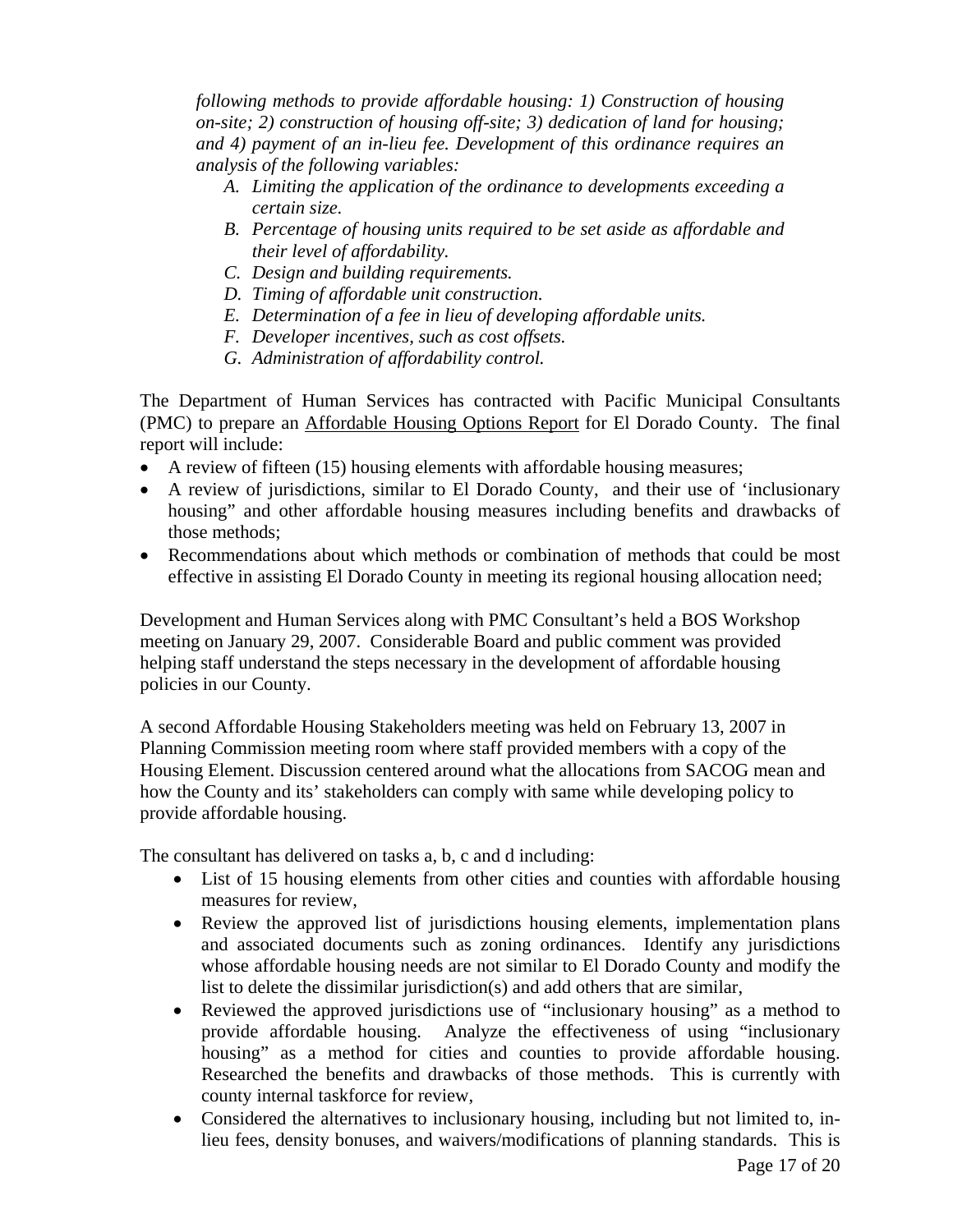currently with county internal taskforce for review. Consultant is within schedule of contract.

Task E, draft Optional Report is scheduled for April 2007 with the final two task anticipated for completion by June 2007. Once the report is in draft form the Taskforce will review the Draft and public meetings will be held. At this time it is anticipated that input will be sought through the Public Meeting process and include a mix of public and private individuals, firms and organizations interested in the development of affordable housing options within the County.

## **D. Redevelopment Project Area Options Report**

The Department of Human Services received a second CDBG, Technical Assistance Grant, for the purpose of hiring a qualified individual or firm to provide research, evaluation, and development of a study document that assesses the potential redevelopment areas within the unincorporated portions of El Dorado County. The project areas will include the established community areas of the unincorporated portion of El Dorado County including the communities of Diamond Springs/El Dorado, Missouri Flat, Georgetown, Camino/Fruitridge, Cameron Park, Fairplay, and additionally the Meyers area adjacent to South Lake Tahoe in the eastern portion of the County. The report is anticipated to be completed by June 30, 2007. The final report will:

- Identify physical and economic conditions within the County that have contributed to less than appropriate levels of health and safety standards.
- Complete a draft report documenting these areas to present to the internal working group.
- Document the subsequent steps on behalf of the County for the development of one or more redevelopment area plans that indicate how the purpose of the community redevelopment law can be attained by redevelopment of the area.

## **E. First Time Home Buyers Program**

Currently, CDBG and HOME funds, \$1.5 million and \$600,000 respectively, are available for housing rehabilitation loans as well as for first-time homebuyer's loans to serve the unincorporated areas of the county. The CDBG funds are available until December 31, 2009 and the HOME funds are available until August 31, 2007. The Department of Human Services has a portfolio of 53 families served under the program and potential for an additional 20 households before current grants expire. Human Services intends to continue applying for grant funds in the future so long as the County remains eligible.

## **F. Continuum of Care Strategy**

The Housing Authority is currently working with United Outreach to implement a continuum of care strategy in El Dorado County. Upon implementation, various non-profit organizations, which provide for the homeless, may then apply for state and federal funds to help establish and maintain their services.

The Department did an "informal" homeless count on January  $29-30<sup>th</sup>$ ,  $2007$ . Although several organizations were unable to provide data at the last minute, almost all were willing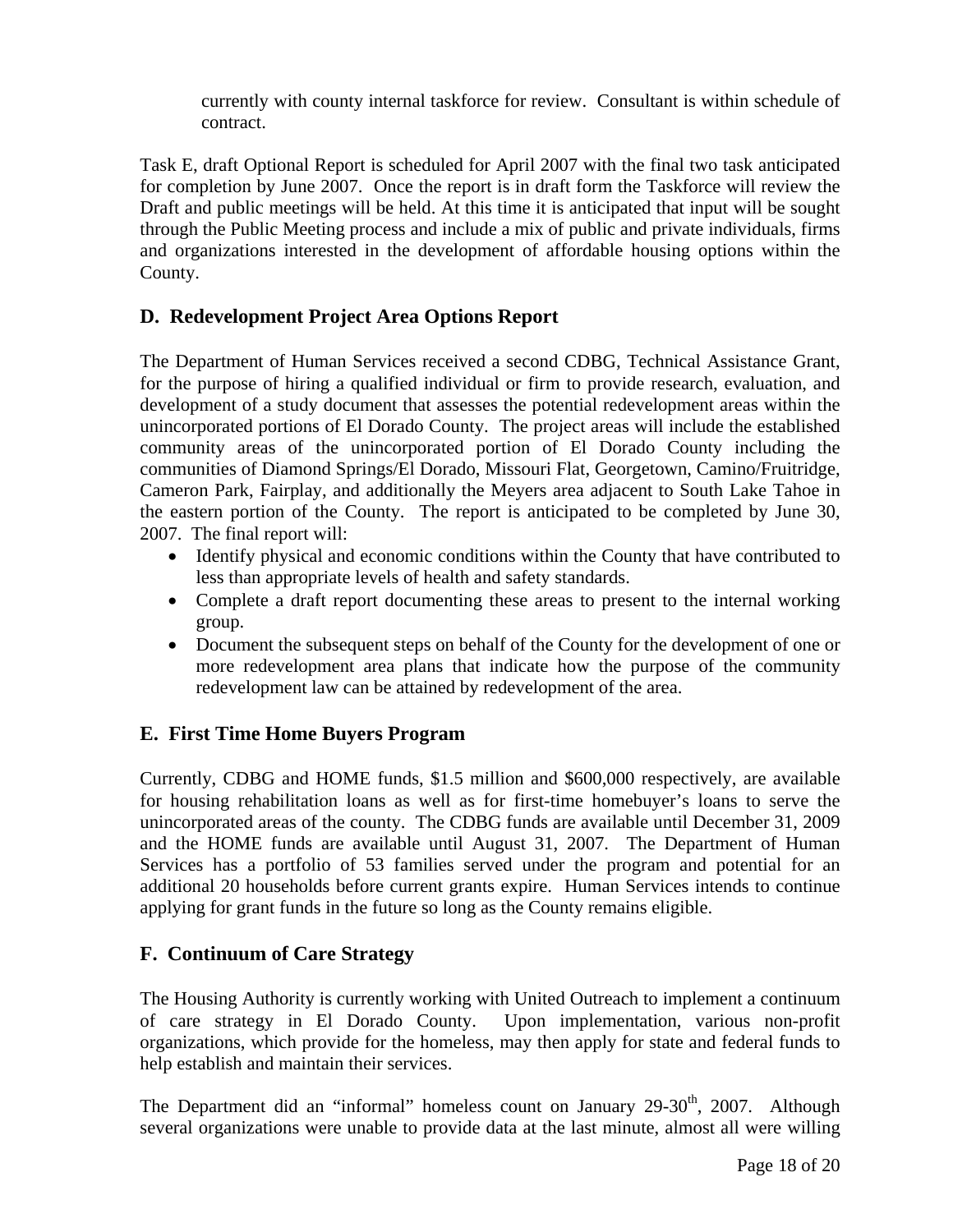to assist in the future when more time could be given to organize the count. A final count is still pending. The Homeless counts must be done on the last week of January to be validated by HUD. The County expects to do this again in January 2008 through a Consultant. Once we have the final informal numbers and HUD comes out with the Super Notice of Funding Availability (NOFA), we may be eligible to apply for the McKinney Vento Homeless Assistance to receive match funds for the State HMIS Database system, another requirement of the Continuum of Care Strategy.

## **VII. HOUSING ELEMENT STATUS**

The Housing Element includes 41 implementation measures. At this time 15 have been fully implemented with an additional 6 implemented but not complete since they have not yet fully achieved the unit goals established in the General Plan. Nine measures are to be included as part of a Zoning Ordinance update, anticipated to be completed by the end of 2007. The Housing Element also requires the development of six (6) new ordinances including:

- 1) Option for an Affordable Housing Ordinance
- 2) Fee waiver or fee reduction Ordinance (GP Expected Outcome 225 Units)
- 3) Density Bonus Ordinance (GP Expected Outcome 100 Units)
- 4) Infill Ordinance (GP Expected Outcome 150 Units)
- 5) Mobile Home Conversion Ordinance (GP Expected Outcome 200 Units)
- 6) Reasonable Accommodations Ordinance

As mention earlier in this report, the County has established an Affordable Housing Taskforce that is advisory to the development of these 6 ordinances. Four of the ordinances have an expected outcome as identified above. Until these ordinances are implemented the General Plan's expected unit of outcomes for these 4 ordinances may not be achieved.

In a memo dated September 28, 2006 Development Services Director Greg Fuz explained the evaluation of General Plan consistency in relation to density and affordable housing policies. The memo concluded that if the project can not meet the minimum required densities due to constraints, the project should be referred to the Planning Commission for a study session to determine its conformance with applicable General Plan policies and consideration of possible limited relief to ensure minimum densities are achieved.

The following page includes tables depicting the current status of the measures within the General Plan with "expected unit of outcomes", number of units determined per income category by the regional COG, and building permit history for years 2001-2006.